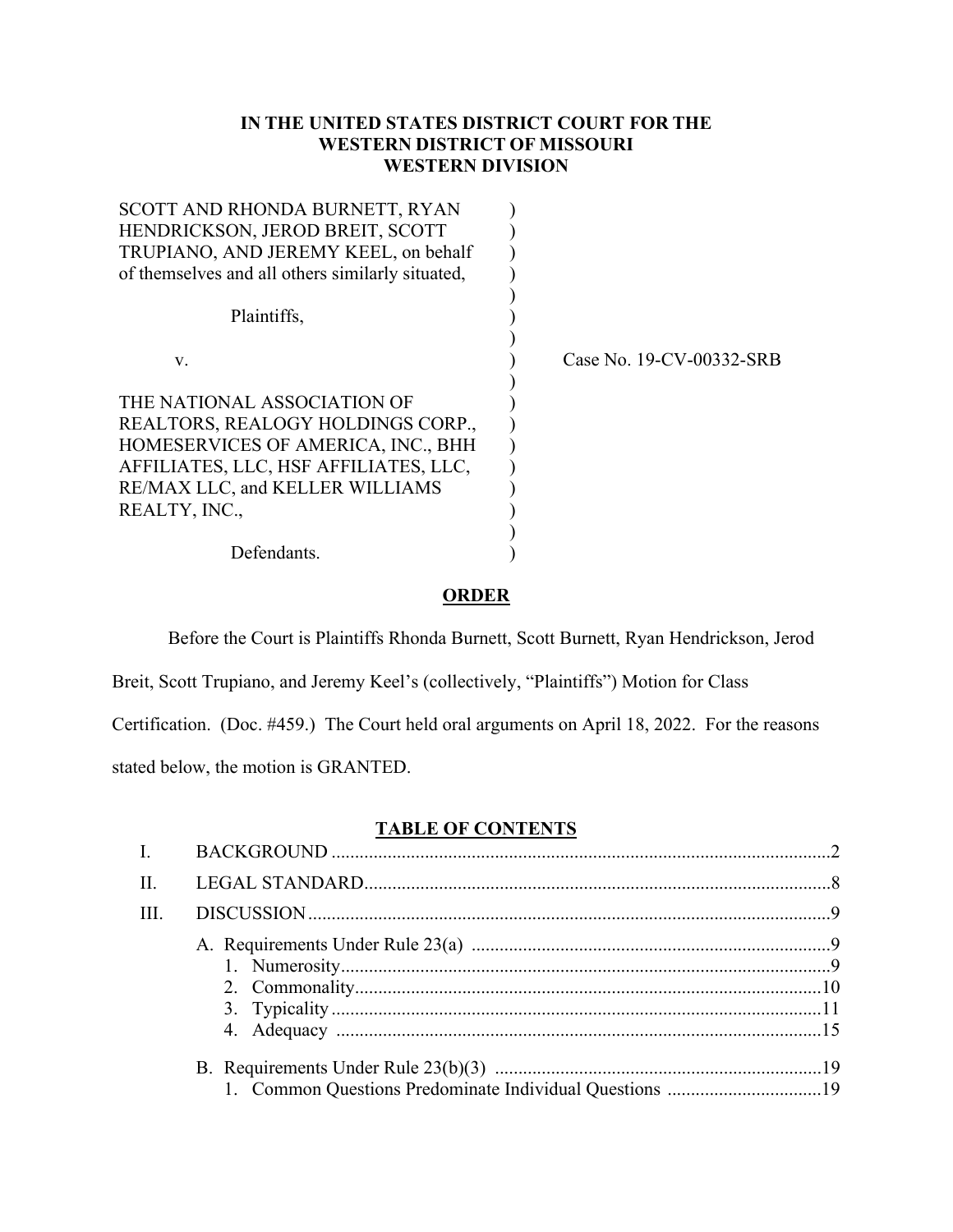| 1.                                                                       |  |
|--------------------------------------------------------------------------|--|
|                                                                          |  |
|                                                                          |  |
|                                                                          |  |
| II. Why Sellers Make Buyer Broker Compensation Offers27                  |  |
|                                                                          |  |
|                                                                          |  |
|                                                                          |  |
|                                                                          |  |
|                                                                          |  |
|                                                                          |  |
| 2. Class Certification is the Superior Method to Adjudicate This Case 39 |  |
|                                                                          |  |
|                                                                          |  |

## **I. BACKGROUND**

Plaintiffs bring this lawsuit alleging anticompetitive trade practices within the residential real estate market. Plaintiffs allege that Defendant National Association of Realtors ("NAR"), created and implemented anticompetitive rules which require home sellers to pay commission to the broker representing the home buyer. Plaintiffs also allege that Defendants Home Services of America, Inc. ("Home Services"),<sup>1</sup> Keller Williams Realty, Inc. ("Keller Williams"), Realogy Holdings Corp. ("Realogy"), and RE/MAX, LLC's ("RE/MAX") (collectively, the "Corporate Defendants") enforce those rules through anticompetitive practices. Plaintiffs represent putative classes of home sellers who listed their homes for sale on one of several regional real estate listing marketplaces subject to NAR's and Corporate Defendants' (collectively, "Defendants") anticompetitive rules and practices. The following facts are taken from Plaintiffs' Second

<sup>&</sup>lt;sup>1</sup> HomeServices is also the parent company of Defendant HSF Affiliates, LLC, and Defendant BHH Affiliates, LLC.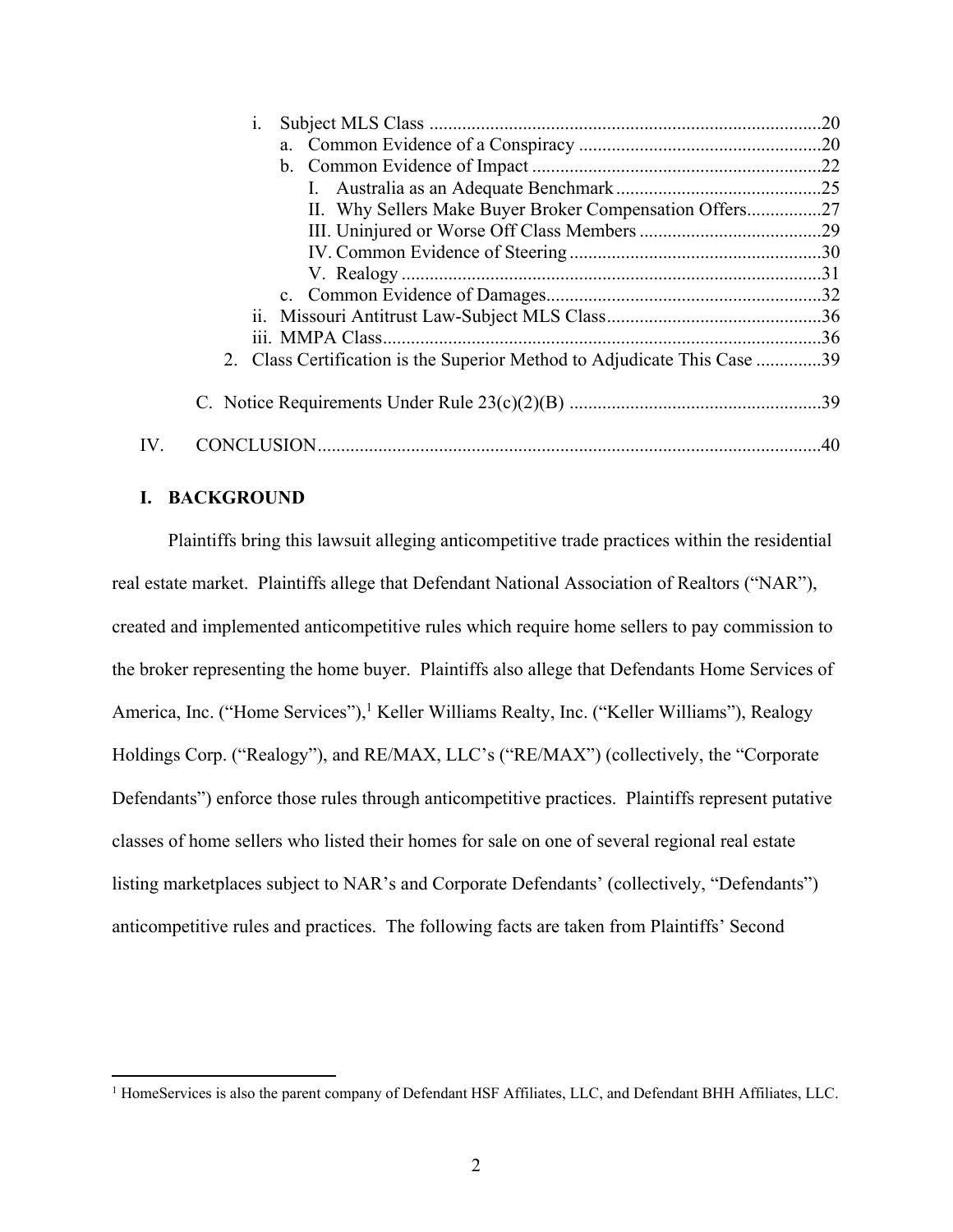Amended Class Action Complaint (Doc.  $#477$ )<sup>2</sup> and from the parties' briefs and attached exhibits  $3$ 

A vast majority of residential real estate sales and purchases in the United States are facilitated through a Multiple Listing Service ("MLS"). An MLS is a centralized database of properties which allows real estate brokers and agents to identify homes for sale within a defined geographic region. In a typical real estate transaction, the home seller retains a seller broker, and the home buyer retains a buyer broker. Real estate brokers generally receive compensation via commission, calculated as a percentage of a home's sale price. The seller broker's compensation rate is set forth in a listing agreement, a contract between the home seller and broker. This listing agreement typically states that a portion of the seller's commission will be paid to the buyer broker representing the home buyer who purchases the property. A home buyer enters a similar contract with a buyer broker, which typically states the buyer broker's compensation will be paid out of the seller broker's total commission.

NAR is a national trade association of real estate brokers and agents. NAR members consist of over 1,200 local realtor associations or boards and fifty-four state and territorial realtor associations. NAR is governed by a Board of Directors. The local realtor associations own and operate various MLSs, including the Heartland MLS, Columbia Board of Realtors ("CBOR"), Mid America Regional Information System ("MARIS"), and the Southern Missouri Regional

<sup>&</sup>lt;sup>2</sup> When the motion for class certification was filed, the operative complaint was the First Amended Class Action Complaint. (Doc. #38.) Plaintiffs explain that the Second Amended Complaint substituted certain class representatives. Neither Plaintiffs nor Defendants argue that the filing of the Second Amended Class Action Complaint materially impacts the motion for class certification, and the Court finds it does not.

<sup>&</sup>lt;sup>3</sup> Only those facts necessary to resolve the pending motion are discussed below, and those facts are simplified to the extent possible. The Court notes that discovery is still ongoing, and as such these are preliminary findings of fact and are only determined for the purposes of resolving this motion. Further relevant facts are discussed in Section III.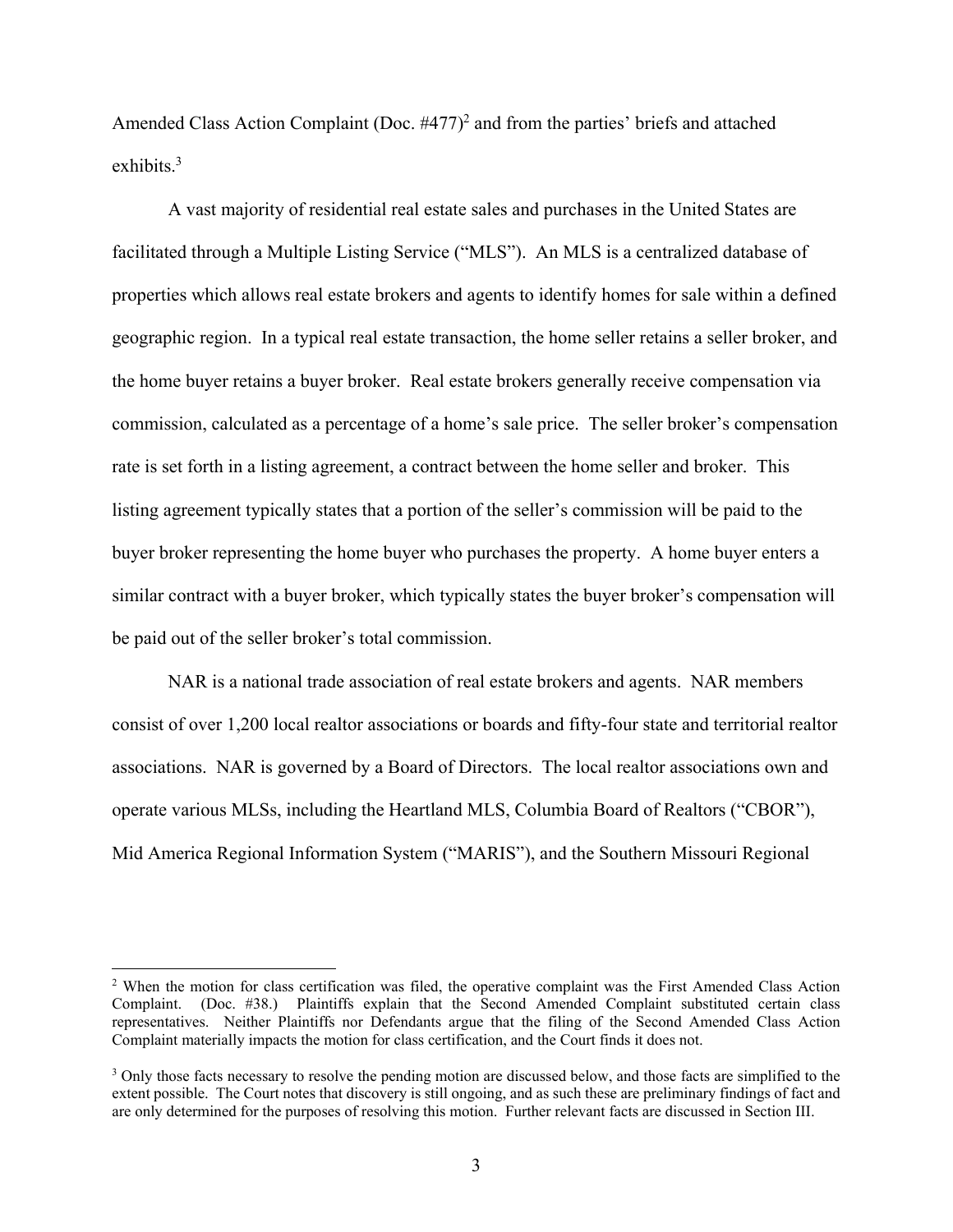MLS (collectively, the "Subject MLSs"). Plaintiffs represent classes of home sellers who listed their property on one of the four Subject MLSs.

 NAR promulgates mandatory rules and procedures for the operation of MLSs in its Handbook on Multiple Listing Policy ("NAR Handbook"). NAR also requires its members and MLSs to follow and enforce NAR's Code of Ethics. Plaintiffs allege that certain rules in both the NAR Handbook and Code of Ethics (the "Challenged Rules")<sup>4</sup> require sellers to make a blanket unilateral offer of compensation to any broker representing potential buyers as a condition of listing their home on a Subject MLS. Plaintiffs allege the enforcement of the Challenged Rules results in price-fixing which artificially inflates residential real estate broker commissions paid by home sellers because, without these mandatory rules, sellers would not compensate the broker representing their adversary (the buyer) in the transaction. The Challenged Rules are:

(1) NAR Handbook, Section 2-G-1

This Challenged Rule, which Plaintiffs refer to as the "Adversary Commission Rule," is the cornerstone of Plaintiffs' alleged price-fixing conspiracy. The Adversary Commission Rule states, in part:

In filing property with the multiple listing service, participants make blanket unilateral offers of compensation to the other MLS participants and shall therefore specify on each listing filed with the service the compensation being offered by the listing broker to the other MLS participants. . . .

Multiple listing services shall not publish listings that do not include an offer of compensation expressed as a percentage of the gross selling price or as a definite dollar amount, nor shall they include general invitations by listing brokers to other participants to discuss terms and conditions of possible cooperative relationships.

<sup>&</sup>lt;sup>4</sup> Plaintiffs refer to the Challenged Rules as the "Challenged Restraints." Defendants refer to the Challenged Rules as the "Rules at Issue." The Court will refer to the relevant NAR rules as the "Challenged Rules."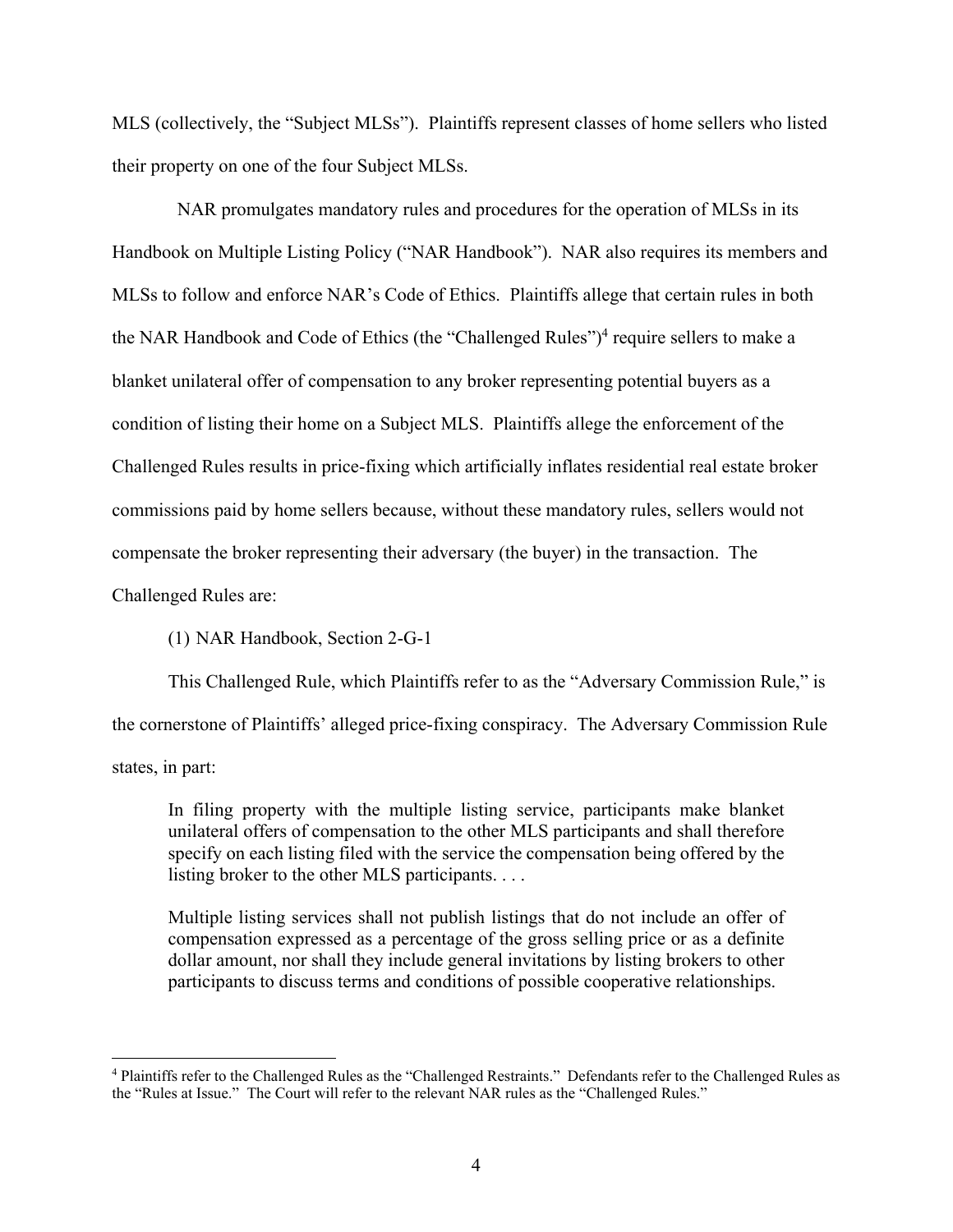(Doc.  $\#553-25$ , pp. 50-51.)<sup>5</sup> Plaintiffs contend this Challenged Rule requires every seller to

make a non-negotiable offer of buyer broker compensation.

(2) NAR Code of Ethics, Standard of Practice 16-15

Standard of Practice 16-15 of the NAR Code of Ethics provides that "In cooperative

transactions REALTORS®<sup>6</sup> shall compensate cooperating REALTORS®[.]" (Doc. #459-22,

p. 8.) Plaintiffs allege this rule, like the Adversary Commission Rule, requires sellers to offer

compensation to the buyer broker.

(3) NAR Code of Ethics, Standard of Practice 16-16, which states:

REALTORS®, acting as subagents or buyer/tenant representatives or brokers, shall not use the terms of an offer to purchase/lease to attempt to modify the listing broker's offer of compensation to subagents or buyer/tenant representatives or brokers nor make the submission of an executed offer to purchase/lease contingent on the listing broker's agreement to modify the offer of compensation.

(Doc. #459-22, p. 8.) Plaintiffs contend this rule impedes consumers' ability to negotiate the

offer of buyer broker compensation.

(4) NAR Code of Ethics, Standard of Practice 3-2, which provides:

Any change in compensation offered for cooperative services must be communicated to the other REALTOR® prior to the time that REALTOR® submits an offer to purchase/lease the property. After a REALTOR® has submitted an offer to purchase or lease property, the listing broker may not attempt to unilaterally modify the offered compensation with respect to that cooperative transaction.

(Doc. #459-22, p. 4.) Plaintiffs allege that this Challenge Rule "strengthens the Adversary

Commission Rule and serves to inflate commissions by eliminating opportunities for consumers

 $<sup>5</sup>$  Page numbers refer to pagination automatically generated by CM/ECF.</sup>

<sup>&</sup>lt;sup>6</sup> NAR defines a "REALTOR® as a federally registered collective membership mark which identifies a real estate professional who is [a] member of the NATIONAL ASSOCIATION OF REALTORS® and subscribes to its strict code of ethics." (Doc. #459-34, p. 2.)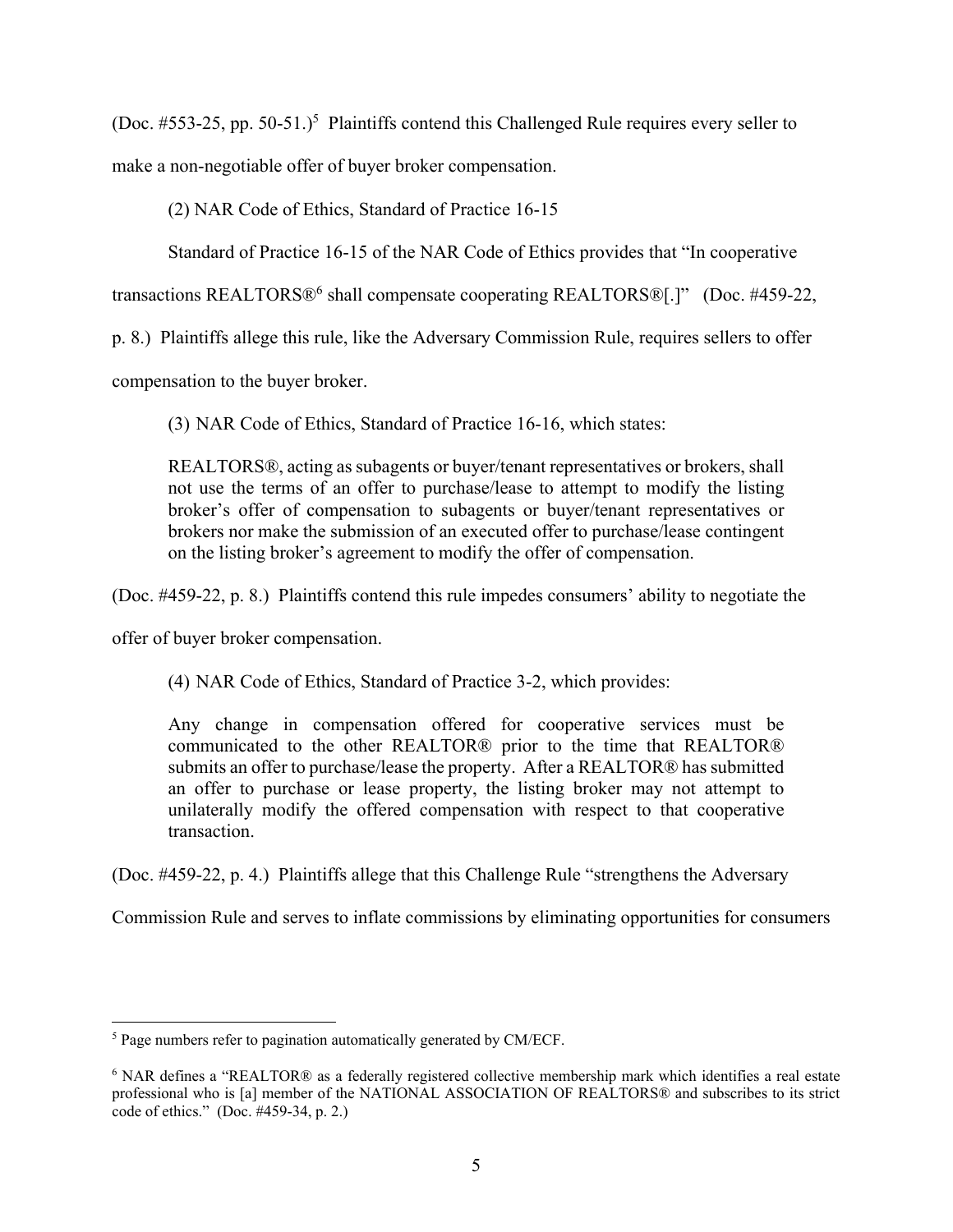to be able to negotiate the existence or amount of the buyer broker commission." (Doc. #459-22, p. 23.)

Plaintiffs also claim that, during most of the class period, the NAR Code of Ethics encouraged buyer brokers to represent to their clients that their services were free. Plaintiffs also allege the buyer broker commission offers on the Subject MLSs are hidden from public view. Plaintiffs argue these practices help enforce the Challenged Rules and prevent a buyer and seller from negotiating commission rates.

The Subject MLSs adopt the Challenged Rules by requiring each MLS "Participant" to be a "REALTOR®." (*See, e.g.*, Heartland MLS Rules & Regulations, Doc. #459-22, p. 8.) NAR also requires the Subject MLSs to adopt NAR policies, including the Challenged Rules, and failure to do so "will lead to the denial of insurance coverage under NAR's Errors and Omissions Insurance policy." (Doc. #459-19.) Further, NAR may discipline brokers or local realtor associations who do not comply with the Challenge Rules, including "substantial fines, suspension, and termination of MLS rights and privileges." (Doc. #553-25, p. 50.)

Plaintiffs allege that the Corporate Defendants have conspired with NAR to ratify and enforce the Challenged Rules. Corporate Defendants are national real estate broker franchisors that operate brokerage subsidiaries, franchisees, or affiliates within the geographic regions covered by the Subject MLSs. The Corporate Defendants actively participate in NAR, with some of their high-level employees occupying influential positions. Plaintiffs contend that the Corporate Defendants require each of their franchisees, subsidiaries, brokers, and agents to abide by the Challenged Rules. For example, Plaintiffs point to various Policies and Procedures Manuals and Franchise Disclosure Documents of the Corporate Defendants which require compliance with the NAR Code of Ethics and either require or strongly encourage NAR and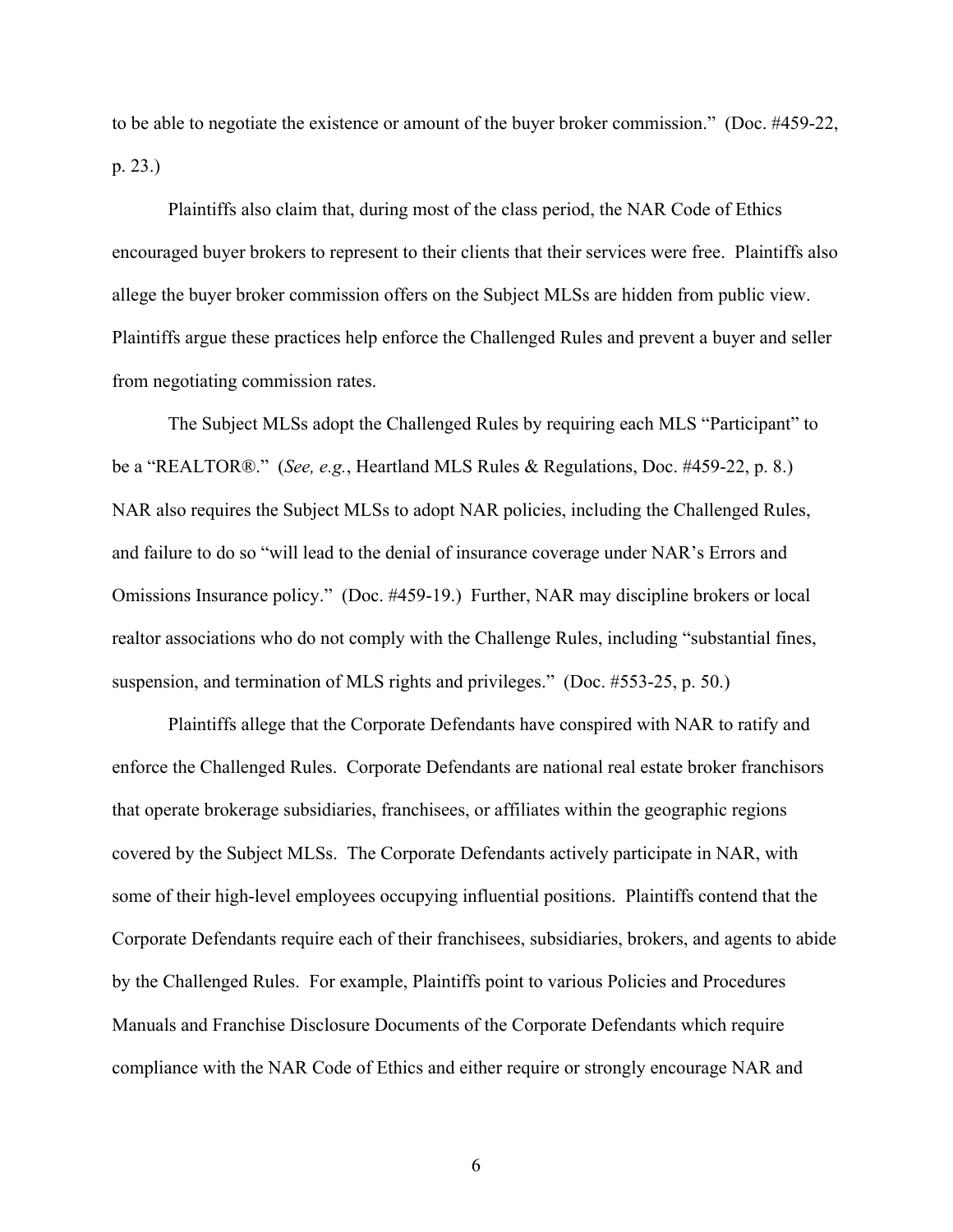local MLS membership. Plaintiffs argue enforcement of the Challenged Rules is important to the Corporate Defendants because most of their profits are derived from broker commission rates. For example, approximately "80% of Realogy's revenue" in 2017 came from commissions. (Doc. #459-14, p. 3.) Plaintiffs also allege Corporate Defendants provide sales scripts to their brokers and agents with canned responses to prevent sellers from deviating from the standard offer of buyer broker compensation.

Plaintiffs contend the adoption and enforcement of the Challenged Rules has resulted in class members paying buyer broker commissions, and thus total commissions, that have been inflated to an anticompetitive level in the areas in which the Subject MLSs operate. Plaintiffs allege Defendants have engaged in an illegal conspiracy, or unfair practices, to harm the class members, and assert the following causes of action: Count I: Violation of Section 1 of the Sherman Act, 15 U.S.C. § 1;<sup>7</sup> Count II: Violation of the Missouri Merchandising Practices Act ("MMPA"), Mo. Rev. Stat. § 407.020; and Count III: Violation of Missouri Antitrust Law, Mo. Rev. Stat. § 416.031.

 Plaintiffs now move for class certification under Federal Rules of Civil Procedure 23. Plaintiffs seek certification of the following classes:

(1) the "Subject MLS Class," asserting Count I, defined as:

All persons in the United States who, from April 29, 2015 through the present, used a listing broker affiliated with a Corporate Defendant in the sale of a home listed on a Subject MLS, and who paid a commission to the buyer's broker in connection with the sale of the home;

(2) the "Missouri Antitrust Law-Subject MLS Class," asserting Count III, defined as:

All persons who, from April 29, 2015 through the present, used a listing broker affiliated with a Corporate Defendant in the sale of a home in Missouri listed on a

<sup>&</sup>lt;sup>7</sup> Section 1 of the Sherman Act prohibits "[e]very contract, combination in the form of trust or otherwise, or conspiracy, in restraint of trade or commerce." 15 U.S.C. § 1.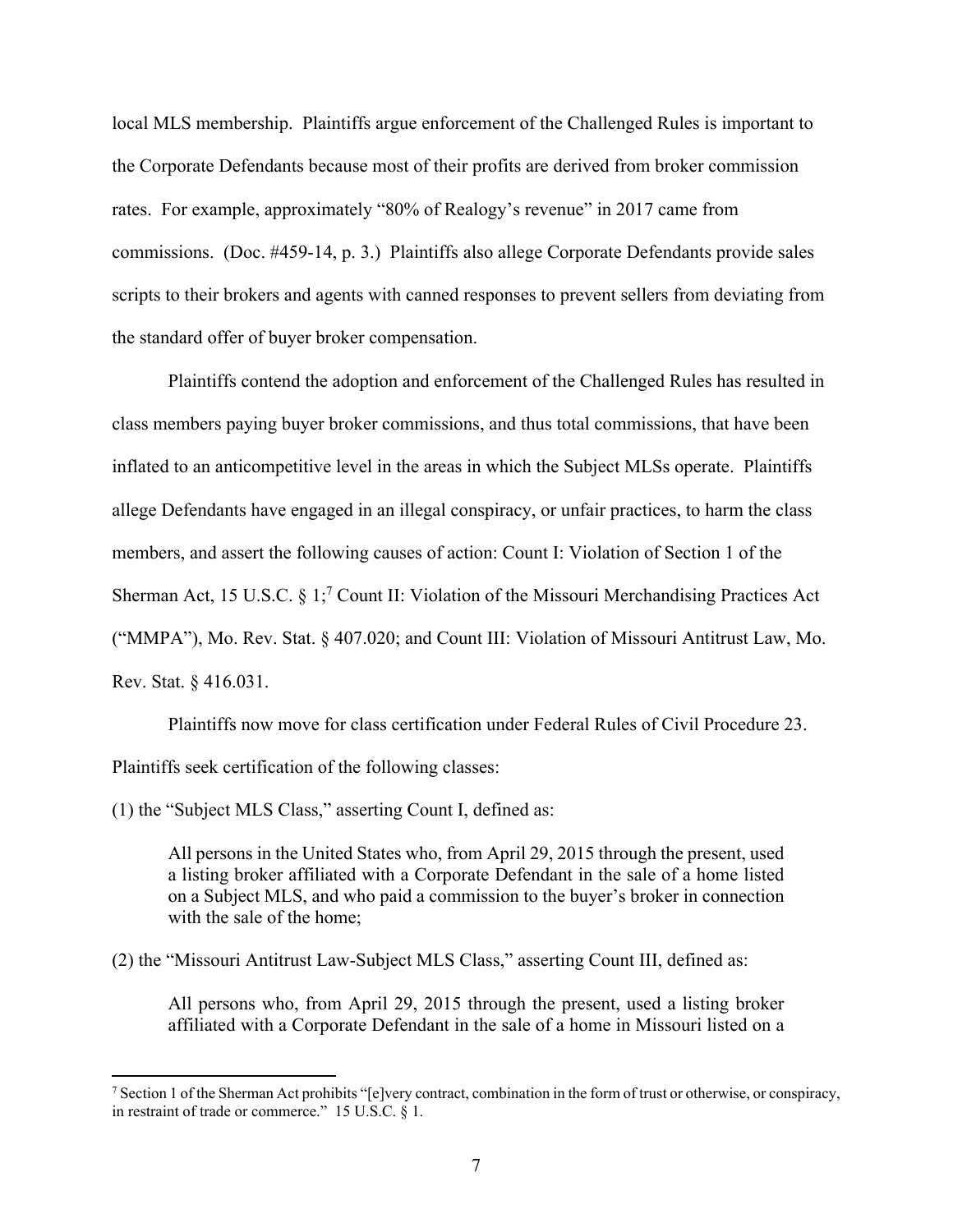Subject MLS, and who paid a commission to the buyer's broker in connection with the sale of the home;

and (3) the "MMPA Class," asserting Count II, defined as

All persons who, from April 29, 2014 through the present, used a listing broker affiliated with a Corporate Defendant in the sale of a residential home in Missouri listed on a Subject MLS, and who paid a commission to the buyer's broker in connection with the sale of the home.

Defendants oppose the motion. The parties' arguments are addressed below.

## **II. LEGAL STANDARD**

Class certification is governed by Federal Rule of Civil Procedure 23. Rule 23 requires a plaintiff to satisfy all four prerequisites of Rule 23(a) and at least one of the provisions of Rule 23(b). *Comcast Corp. v. Behrend*, 569 U.S. 27, 33 (2013). "Rule 23 does not set forth a mere pleading standard." *Wal-Mart Stores, Inc. v. Dukes*, 564 U.S. 338, 350 (2011). Instead, a plaintiff "must affirmatively demonstrate his compliance with the Rule—that is, he must be prepared to prove that there are *in fact* sufficiently numerous parties, common questions of law or fact, etc." *Id.* (emphasis in original).

A district court "must undertake a 'rigorous analysis' to ensure that the requirements of Rule 23 are met." *Bennett v. Nucor Corp.*, 656 F.3d 802, 814 (8th Cir. 2011). The Rule 23 analysis will frequently overlap to some extent with the merits of the underlying claims. *Dukes*, 564 U.S. at 351. However, there are limits to a court's analysis of the merits of a matter at the class certification stage. "A court's inquiry on a motion for class certification is 'tentative,' 'preliminary,' and 'limited.'" *In re Zurn Pex Plumbing Prod. Liab. Litig.*, 644 F.3d 604, 613 (8th Cir. 2011). "Rule 23 grants courts no license to engage in free-ranging merits inquiries at the certification stage. Merits questions may be considered to the extent—but only to the extent—that they are relevant to determining whether the Rule 23 prerequisites for class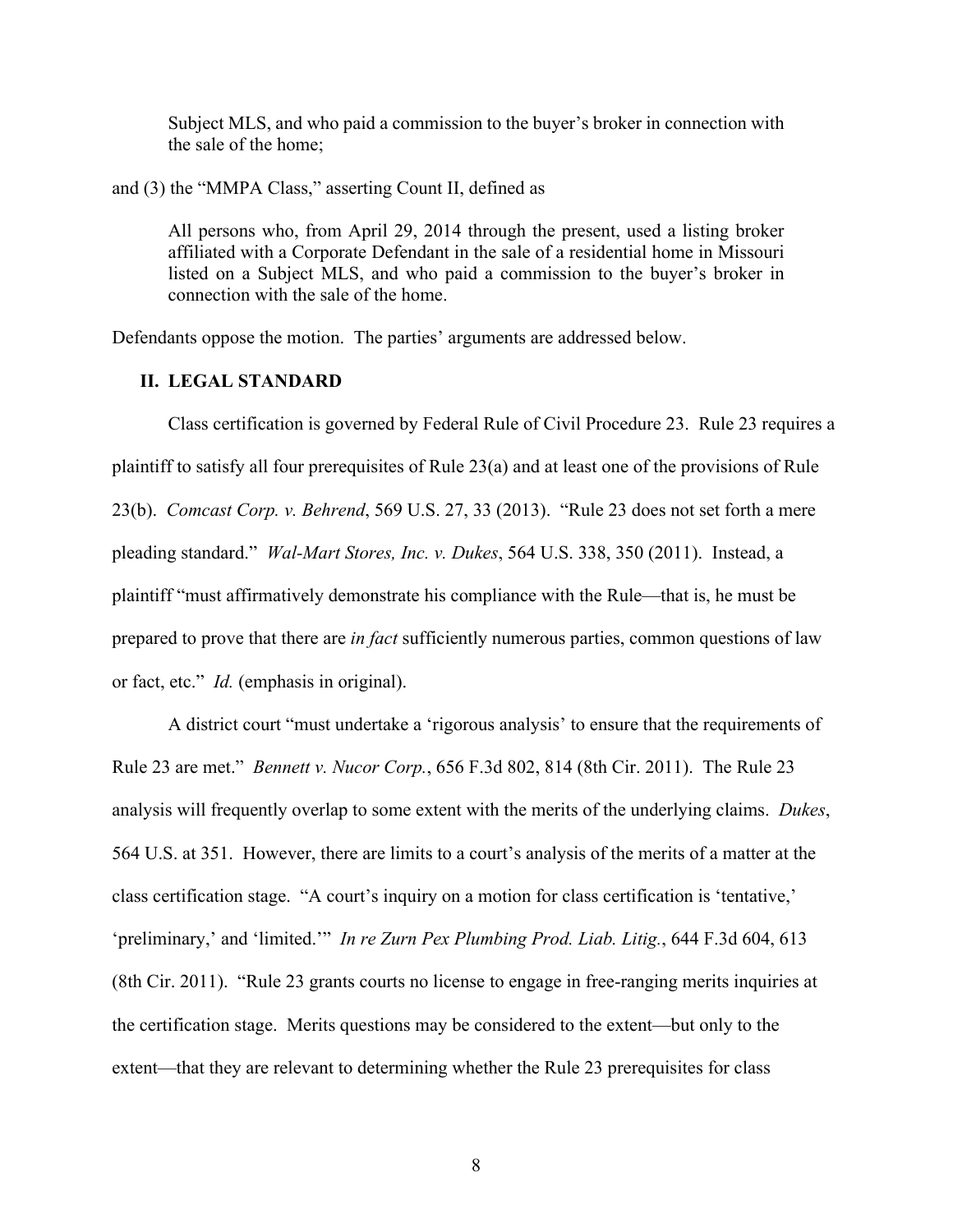certification are satisfied." *Amgen Inc. v. Connecticut Ret. Plans & Trust Funds*, 568 U.S. 455, 466 (2013).

### **III. DISCUSSION**

Plaintiffs seek class certification under Federal Rules of Civil Procedure 23(a) and 23(b)(3). The Court will rigorously analyze the Motion for Class Certification in accordance with the requirements of Rule 23. Consistent with the parties' briefing, the Court will address the Rule 23(a) requirements as they pertain to the three proposed classes together, noting any arguments specific to one proposed class. The Court will then address the Rule 23(b)(3) requirements, which constitute the bulk of the parties' dispute.

#### **A. Requirements Under Rule 23(a)**

Under Rule 23(a), a proposed class must satisfy four elements: (1) the class is so numerous that joinder of all members is impracticable (numerosity); (2) there are questions of law or fact common to the class (commonality); (3) the claims or defenses of the representative party are typical of the claims or defenses of the class (typicality); and (4) the representative party will fairly and adequately protect the interests of the absent class members (adequacy). Fed. R. Civ. P. 23(a). Each element is addressed below.

### **1. Numerosity**

Rule  $23(a)(1)$  requires that "the class is so numerous that joinder of all members is impracticable." In determining whether the numerosity requirement is satisfied, "the nature of the action, the size of the individual claims, the inconvenience of trying individual suits, and any other factor relevant to the practicability of joinder is relevant." *Emanuel v. Marsh*, 828 F.2d 438, 444 (8th Cir. 1987), *cert. granted and judgment vacated on other grounds*, 487 U.S. 1229 (1988) (citing *Paxton v. Union Nat. Bank*, 688 F.2d 552, 559–560 (8th Cir. 1982)).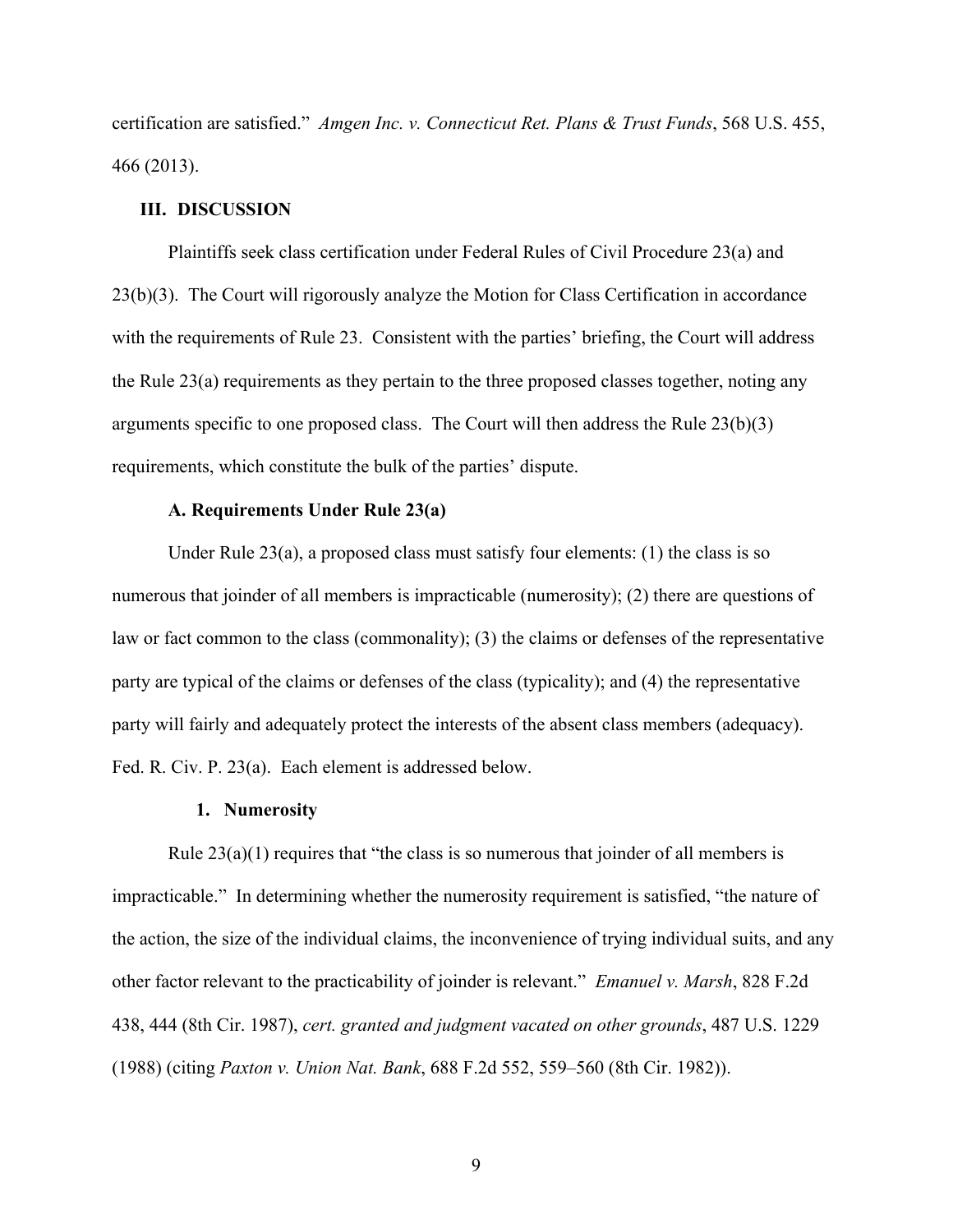Plaintiffs estimate each proposed class includes "hundreds of thousands of class members geographically dispersed throughout the state of Missouri and portions of Kansas and Illinois." (Doc. #459, p. 42.) Defendants do not dispute Plaintiffs estimates or that the numerosity requirement is met. As a result, the Court agrees with Plaintiffs that joining hundreds of thousands of plaintiffs is impracticable. *See, e.g.*, *Ark. Educ. Ass'n v. Bd. Of Educ.*, 446 F.2d 763, 765 (8th Cir. 1971) (twenty class members sufficient); *Paxton*, 688 F.2d at 561 (impracticable to join some portion of the seventy-four class members). Plaintiffs have satisfied the Rule  $23(a)(1)$  numerosity requirement.

#### **2. Commonality**

Rule  $23(a)(2)$  requires that "there are questions of law or fact common to the class." "Commonality requires the plaintiff to demonstrate that the class members 'have suffered the same injury,'" which "does not mean merely that they have all suffered a violation of the same provision of law." *Dukes*, 564 U.S. at 349–50. The "claims must depend upon a common contention . . . of such a nature that it is capable of classwide resolution—which means that determination of its truth or falsity will resolve an issue that is central to the validity of each one of the claims in one stroke." *Id*. at 350. Commonality "'does not require that every question of law or fact be common to every member of the class . . . and may be satisfied, for example, where the question of law linking the class members is substantially related to the resolution of the litigation even though the individuals are not identically situated.'" *Downing v. Goldman Phipps PLLC*, No. 13-206 CDP, 2015 WL 4255342, at \*4 (E.D. Mo. July 14, 2015) (quoting *Paxton*, 688 F.2d at 561).

Here, Plaintiffs argue many issues are common to the classes, including: (1) whether the conspiracy was implemented in the areas in which the Subject MLSs operate; (2) whether the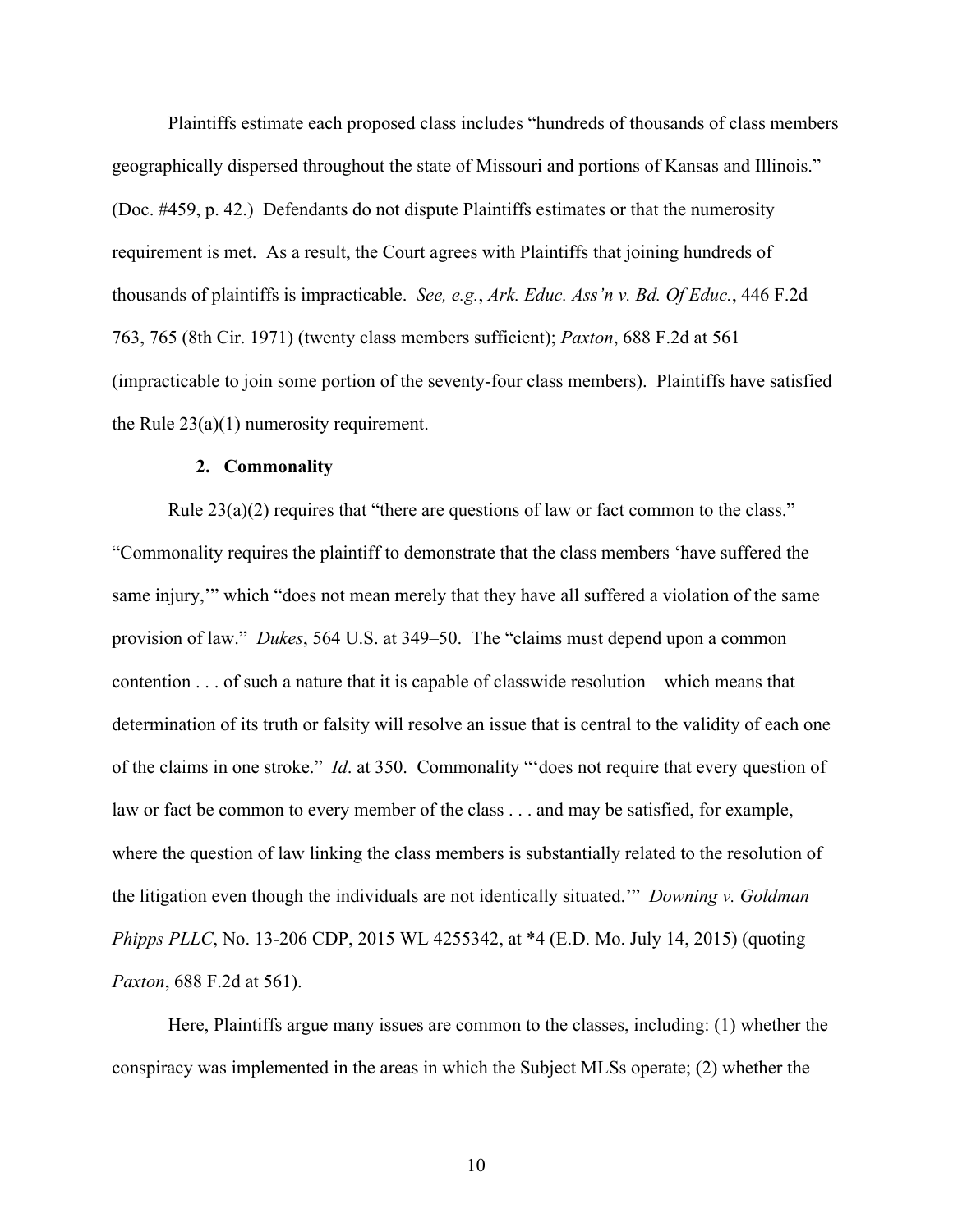conspiracy violates Section 1 of the Sherman Act; (3) whether the conspiracy violates the Missouri Antitrust Statute; (4) whether the Challenged restrains are unfair within the meaning of the MMPA; (5) the duration, scope, extent, and effect of the conspiracy; (5) whether a *per se* or rule of reason analysis should apply;<sup>8</sup> and (6) whether Plaintiffs and other members of the classes are entitled to, among other things, damages and/or injunctive relief.

Upon review, the Court agrees. For the purposes of Rule  $23(a)(2)$ , whether Defendants conspired to enforce the Challenged Rules to artificially inflate seller broker commission rates creates common questions of fact. Whether that conspiracy amounts to an antitrust violation under federal and Missouri law, or whether it amounts to unfair practices under the MMPA, creates common question of law. Plaintiffs have satisfied the Rule  $23(a)(2)$  commonality requirement.

### **3. Typicality**

Rule 23(a)(3) requires that the "claims or defenses of the representative parties are typical of the claims or defenses of the class." "The burden of demonstrating typicality is fairly easily

<sup>&</sup>lt;sup>8</sup> The parties dispute whether this case is a *per se* antitrust violation or if the Court should adopt a "rule of reason" approach. Plaintiffs contend this is a *per se* case and argue that those types of antitrust cases are routinely certified as class actions. Defendants argues this is not a *per se* case and that the rule of reason should apply. Neither party discusses how this analysis would impact class certification other than Plaintiffs claiming *per se* cases are routinely certified.

<sup>&</sup>quot;When a restraint's negative impact on competition is immediately discernable and the restraint has no redeeming virtue, the *per se* mode of analysis applies." *Craftsmen Limousine, Inc. v. Ford Motor Co.*, 363 F.3d 761, 773 (8th Cir. 2004). "The *per se* mode of analysis applies a conclusive presumption of illegality." *Id.* (internal citations and quotations omitted). Under the rule of reason, "the finder of fact must decide whether the questioned practice imposes an unreasonable restraint on competition, taking into account a variety of factors, including specific information about the relevant business, its condition before and after the restraint was imposed, and the restraint's history, nature, and effect." *Id.* at 772-73.

The Court notes that discovery is still ongoing in this case and thus it is premature to make this determination. Regardless of whether the *per se* rule or rule of reason applies, the Court finds class certification is appropriate.

<sup>&</sup>lt;sup>9</sup> Defendants do not directly argue the Rule  $23(a)(2)$  commonality requirement, but instead focuses their arguments on whether common questions predominate under Rule 23(b)(3). The Court will address these issues in more detail when analyzing the predominance element.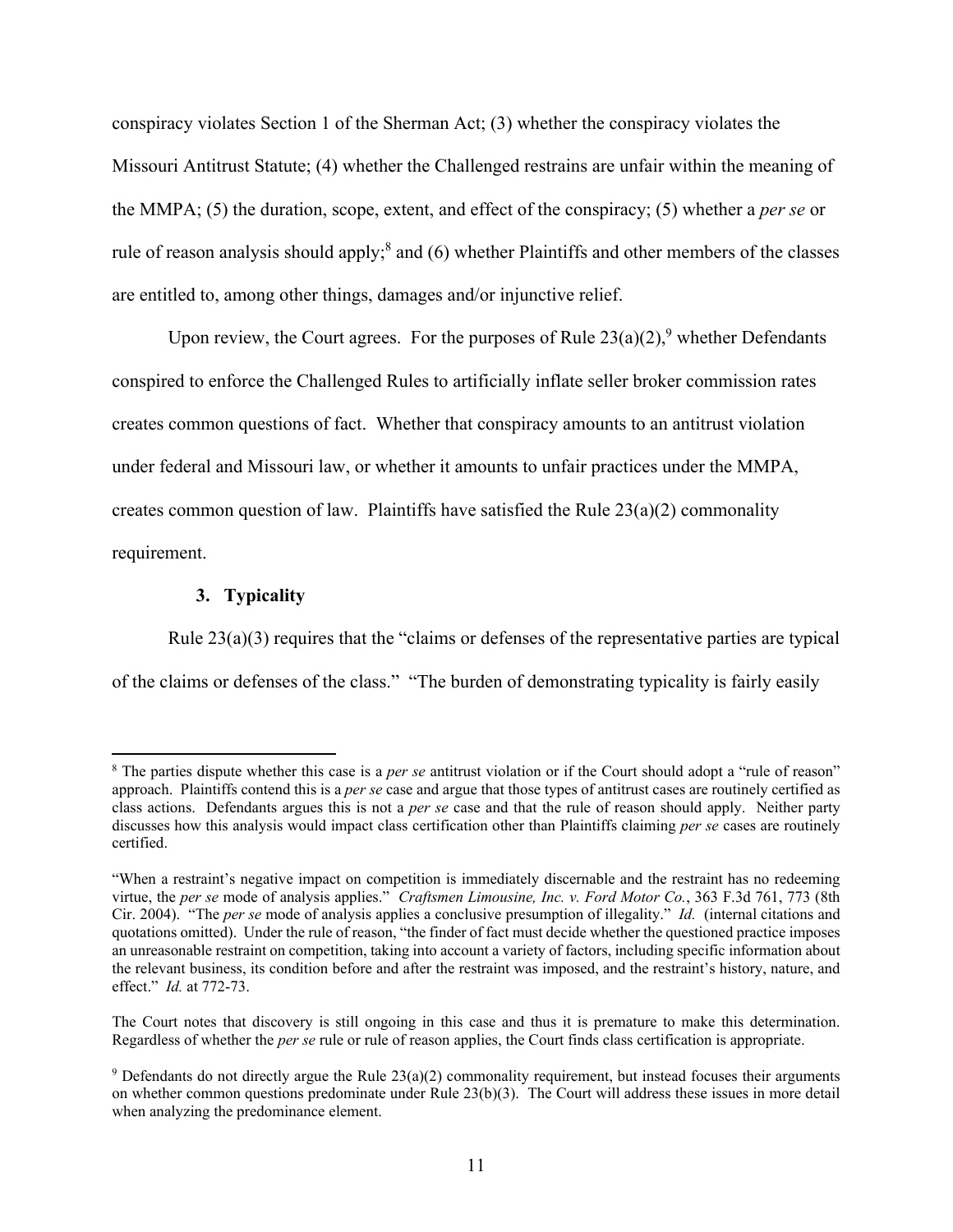met so long as other class members have claims similar to the named plaintiff." *DeBoer v. Mellon Mortg. Co*., 64 F.3d 1171, 1174 (8th Cir. 1995). Rule 23(a)(3) "requires a demonstration that there are other members of the class who have the same or similar grievances as the plaintiff." *Donaldson v. Pillsbury Co*., 554 F.2d 825, 830 (8th Cir. 1977). "Factual variations in the individual claims will not normally preclude class certification if the claim arises from the same event or course of conduct as the class claims, and gives rise to the same legal or remedial theory." *Alpern v. UtiliCorp United, Inc.*, 84 F.3d 1525, 1540 (8th Cir. 1996). "In the antitrust context, typicality is established when the named plaintiffs and all class members alleged the same antitrust violations by defendants. Specifically, named plaintiffs' claims are typical in that they must prove a conspiracy, its effectuation, and damages therefrom – precisely what the absent class members must prove to recover." *Hyland v. Homeservices of Am., Inc.*, No. 3:05- CV-612-R, 2008 WL 4858202, at \*4 (W.D. Ky. Nov. 7, 2008) (internal citations and quotations omitted).

Plaintiffs argue their claims are typical of the members of the proposed classes because all class members were subject to the Challenged Rules, each class member used a Corporate Defendant to list a home on a Subject MLS, each class member paid a buyer broker, and Plaintiffs' and class members' claims are based on the same legal theories. Defendants argue that Plaintiffs lack standing, and therefore cannot show typicality, as to class members who used the Southern Missouri Regional MLS or CBOR MLS because "(1) Plaintiffs' assert[] that each MLS is a distinct relevant market for antitrust purposes, and (2) [there is a] lack of participation in the Southern Missouri [Regional] or CBOR MLS 'markets' by any named Plaintiff." (Doc. #553, p. 95.) In their reply brief, Plaintiffs argue that Defendants conflate the standing requirement with the typicality requirement, and Plaintiffs' claims are typical of the unnamed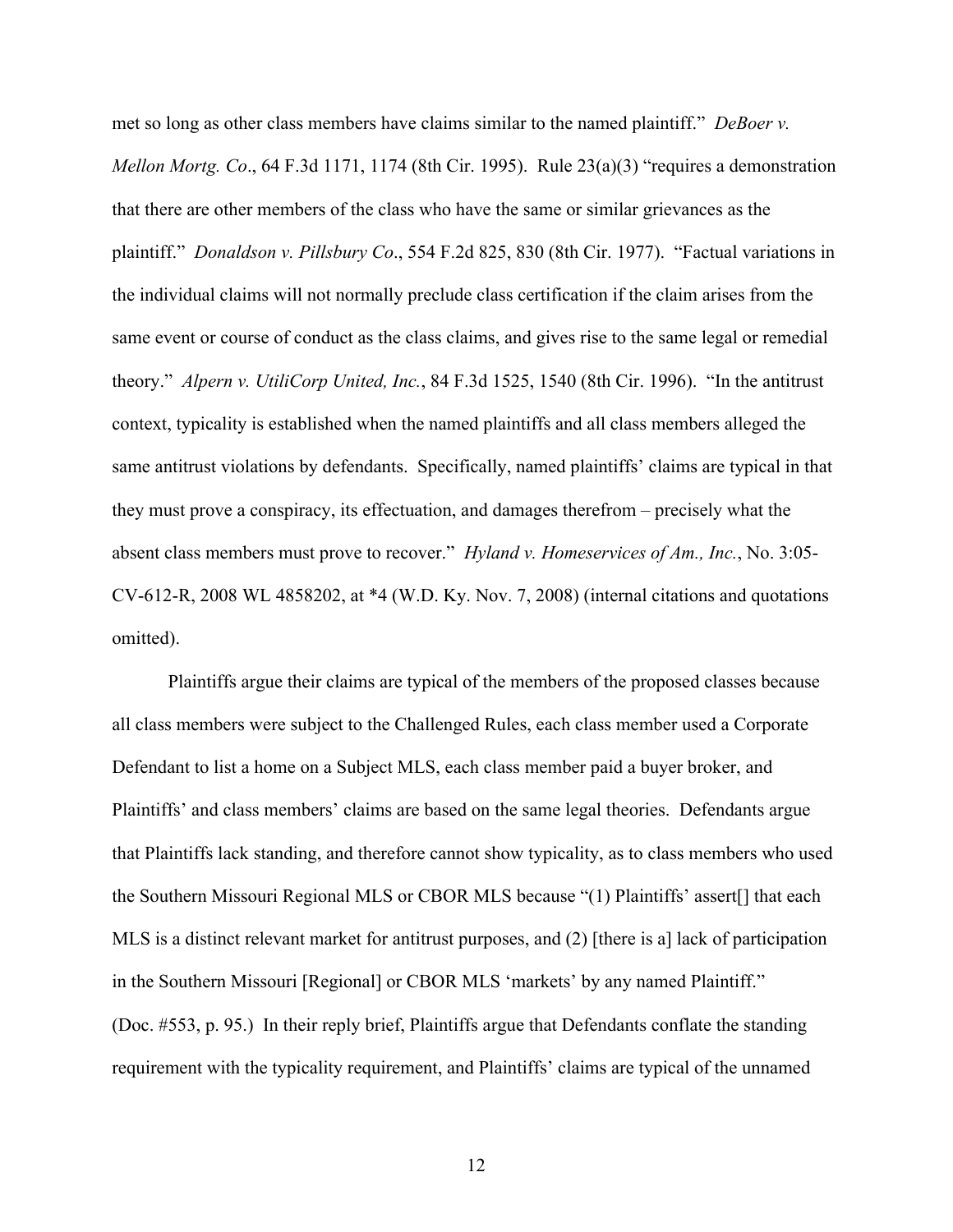class members who sold a home through the CBOR and Southern Missouri Regional MLSs because they suffered the same harm caused by Defendants. The Court agrees with Plaintiffs.

"A fundamental requirement of representatives in a class action is that they must be members of the subclasses they seek to represent." *Se. Missouri Hosp. v. C.R. Bard, Inc.*, No. 1:07cv0031 TCM, 2008 WL 4372741, at \*4 (E.D. Mo. Sept. 22, 2008) (quoting *Roby v. St. Louis Sw. Ry. Co.*, 775 F.2d 959, 961 (8th Cir.1985)). "The representatives must possess the same interest and suffer the same injury as their fellow class members." *Id.* First, regarding standing, Defendants do not argue that Plaintiffs lack standing to bring their own individual antitrust claims. Each plaintiff sold a home subject to the Challenged Rules. Nor do Defendants claim Plaintiffs are not members of the classes they seek to represent. In turn, the Court finds that Plaintiffs have standing as to their individual claims and to represent the putative classes.

Regarding typicality, Defendants rely, in part, on *In re Milk Products Antitrust Litigation.*, 195 F.3d 430 (8th Cir. 1999), to support their contention that Plaintiffs cannot represent class members who listed their homes on the Southern Missouri Regional MLS and CBOR MLS because those MLSs represent distinct markets. *Milk Products* involved pricefixing allegations in the Minnesota milk industry. *Id.* at 432. The typicality concern in that case was not that the named plaintiff failed to participate in each distinct geographical milk market in Minnesota. Instead, the concern was that "[the plaintiff] operated a small convenience store in northernmost Minnesota, [and thus] 'any evidence regarding an alleged conspiracy in [the plaintiff's] geographic area would not necessarily translate into evidence of a conspiracy in other regions of Minnesota." *Id.* at 436. "Milk is a perishable and rather bulky product. . . . The district court was legitimately concerned that [the plaintiff's] isolated location made it an inappropriate sole representative for this large, State-wide class." *Id.*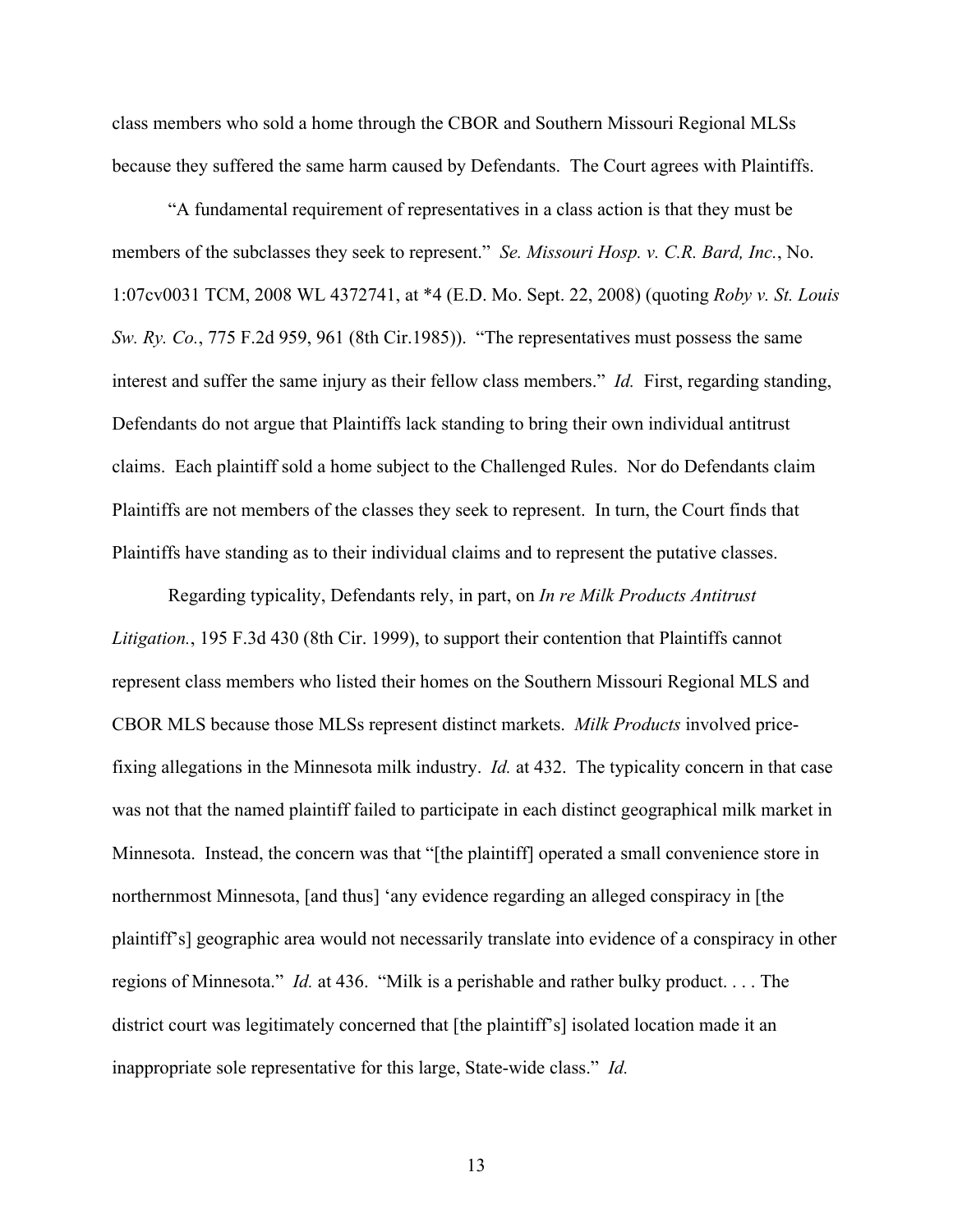Here, the Court is not met with the same geographical concerns as the court in *Milk Products* because the Subject MLSs are bound by the same Challenged Rules regardless of location. To demonstrate compliance with the typicality requirement, Plaintiffs attach the relevant language in each Corporate Defendant's Franchise Disclosure Documents that Plaintiffs argue help enforce the Challenged Rules. The language does not differ based on the MLS. NAR's Code of Ethics and the NAR Handbook also apply to each Subject MLS uniformly. Similarly, the Subject MLSs each require a seller to submit a blanket, unilateral offer of compensation to the buyer broker. Based on those identical rules, the Court finds no substantive distinction between the Southern Missouri Regional MLS and the CBOR MLS compared to the other MLS markets that would preclude a finding of typicality.

Upon review, at this stage of the litigation, Plaintiffs have sufficiently shown that the legal theories and remedial relief that apply to both Plaintiffs' claims and the class members who sold a home using the CBOR MLS and Southern Missouri Regional MLS. Each class member seeks damages based on the same theory of harm: Defendants' conspiracy to implement and enforce the Challenged Rules caused home sellers to pay a buyer broker commission, or at least a fixed, inflated commission, that they would not have otherwise paid as a condition of listing their market on a Subject MLS.<sup>10</sup> Plaintiffs have thus satisfied the Rule 23(a)(3) typicality requirement. *See, e.g., Hyland*, 2008 WL 4858202, at \*4 (finding Rule 23(a)(3) typicality because "Plaintiffs' claims arise from an alleged conspiracy to fix real estate broker's commission rates. . . . Plaintiffs allege that they paid a higher rate than they would have absent the conspiracy.  $\dots$  [and] every class member's claim is based on the same legal theory – conspiracy to fix prices in violation of Section 1 of the Sherman Act").

<sup>&</sup>lt;sup>10</sup> Defendants' arguments are targeted specifically at the antitrust classes. For the same reasons discussed in this section, the Court finds Plaintiffs' claims are typical of the members of the MMPA Class.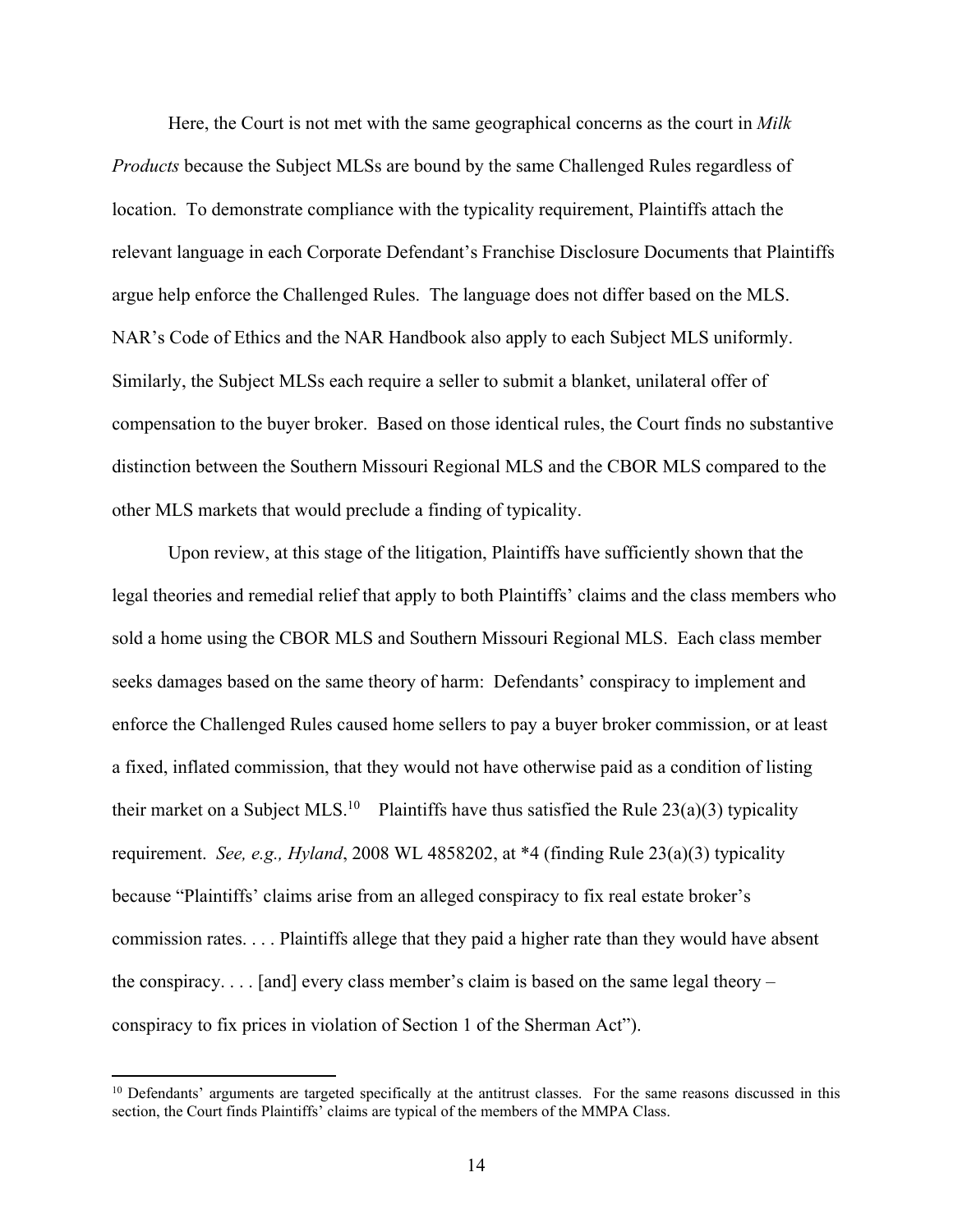Alternatively, Plaintiffs request that they be granted leave to amend their Second Amended Complaint to add as named plaintiffs individuals who sold a home that was listed on the CBOR and Southern Missouri Regional MLS. As discussed above, typicality is present absent an amendment. However, for good cause stated, the Court grants Plaintiffs' request to add two additional plaintiffs.

## **4. Adequacy**

Rule  $23(a)(4)$  requires that "the representative parties will fairly and adequately protect the interests of the class." "The focus of Rule  $23(a)(4)$  is whether: (1) the class representatives have common interests with the members of the class, and (2) whether the class representatives will vigorously prosecute the interests of the class through qualified counsel." *Lopez v. Tyson Foods*, No. 8:06CV459, 2008 WL 3485289, at \*18 (D. Neb. Aug. 7, 2008) (quoting *Paxton*, 688 F.2d at 562). The requirement of adequacy "serves to uncover conflicts of interest between named parties and the class they seek to represent." *Amchem Prods., Inc. v. Windsor*, 521 U.S. 591, 625 (1997). Adequacy has been found in antitrust cases alleging a common conspiracy when the named plaintiffs shared the "same interests as the other class members in proving they were all damaged by defendants' alleged price-fixing conspiracy." *Urethane Antitrust Litig.* II, 251 F.R.D. 629, 644 (D. Kan. 2008); *see also Hyland*, 2008 WL 4858202, at \*5 (finding the adequacy requirement satisfied where "[a]ll class members, including Plaintiffs, have an interest in establishing the existence of the alleged conspiracy[] [and] Plaintiffs, as well as the members of the putative Class, were allegedly injured by Defendants in the same manner and seek substantially identical relief").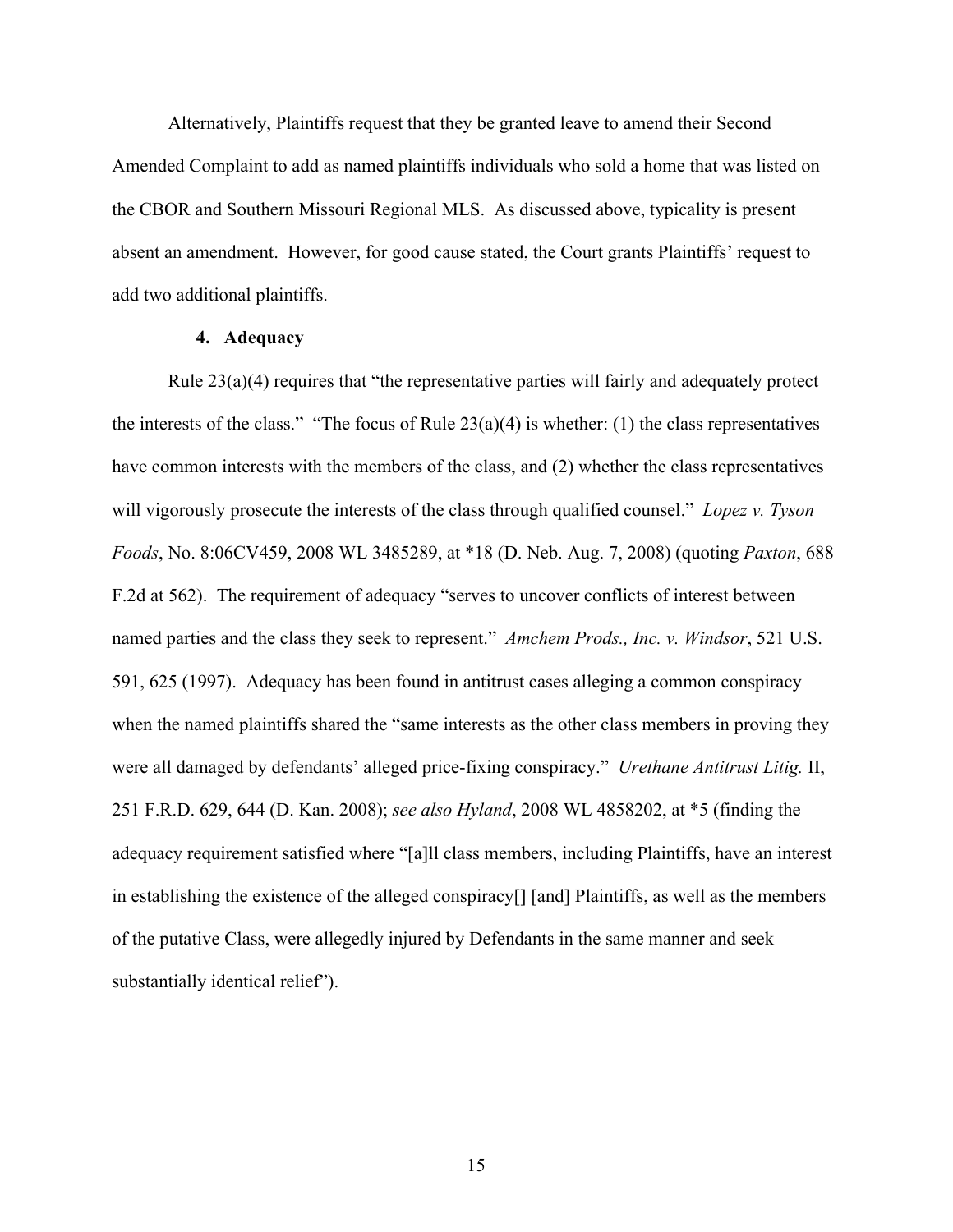Plaintiffs argue they are adequate class representatives because they share a common interest with the proposed classes and have willingly participated in the litigation of this case.<sup>11</sup> Defendants argue that Plaintiffs are not adequate because their interests conflict with the interests of some class members who actually benefitted from the Challenged Rules. For example, Defendants contend that some home sellers throughout the class period purchased a more expensive home than the home they sold through a buyer broker who was paid by the seller. Defendants argue these class members gained a net benefit from the Challenged Rules because the buyer broker commission they had to pay as a seller was less than the buyer broker commission paid when they were a buyer. Defendants also state that seller-paid buyer broker commissions increase the pool of potential buyers, specifically, cash-constrained or first-time home buyers who cannot afford to pay a buyer broker themselves.<sup>12</sup>

Upon review, the Court finds that Defendants' argument that some class members benefitted or were otherwise uninjured from the Challenged Rules does not defeat adequacy. First, this argument misstates Plaintiffs' theory of the case. As explained in greater detail in the context of Rule 23(b)(3), Plaintiffs rely on the expert testimony of Dr. Craig T. Schulman ("Dr. Schulman"). Dr. Schulman opines that, in a world without the Challenged Rules (the "but-for world"), buyer brokers would be eliminated, or at the very least, would be rare, around "1% to 5% of real estate sales." (Doc. #459-23, p. 114.) Dr. Schulman based this conclusion, in part, by

<sup>&</sup>lt;sup>11</sup> Defendants do not dispute, and the Court finds, that Plaintiffs are represented by qualified counsel.

 $12$  Defendants also argue that Plaintiff Ryan Hendrickson ("Hendrickson") is not a member of the class he purports to represent. Defendants contend that Hendrickson's brokerage "is not affiliated with Keller Williams" or any other Corporate Defendant and thus he is not an adequate class representative. (Doc. #553, p. 83.) Plaintiffs in response attach emails between Hendrickson and his brokerage which show that, at the very least, the brokerage represented to Hendrickson that it was a Keller Williams affiliate. At this stage of the litigation, the Court need not determine the actual affiliation of Hendrickson's brokerage. Defendants do not dispute that another named plaintiff, Jeremy Keel, used a Keller Williams affiliated brokerage and all Corporate Defendants are otherwise represented by a named plaintiff.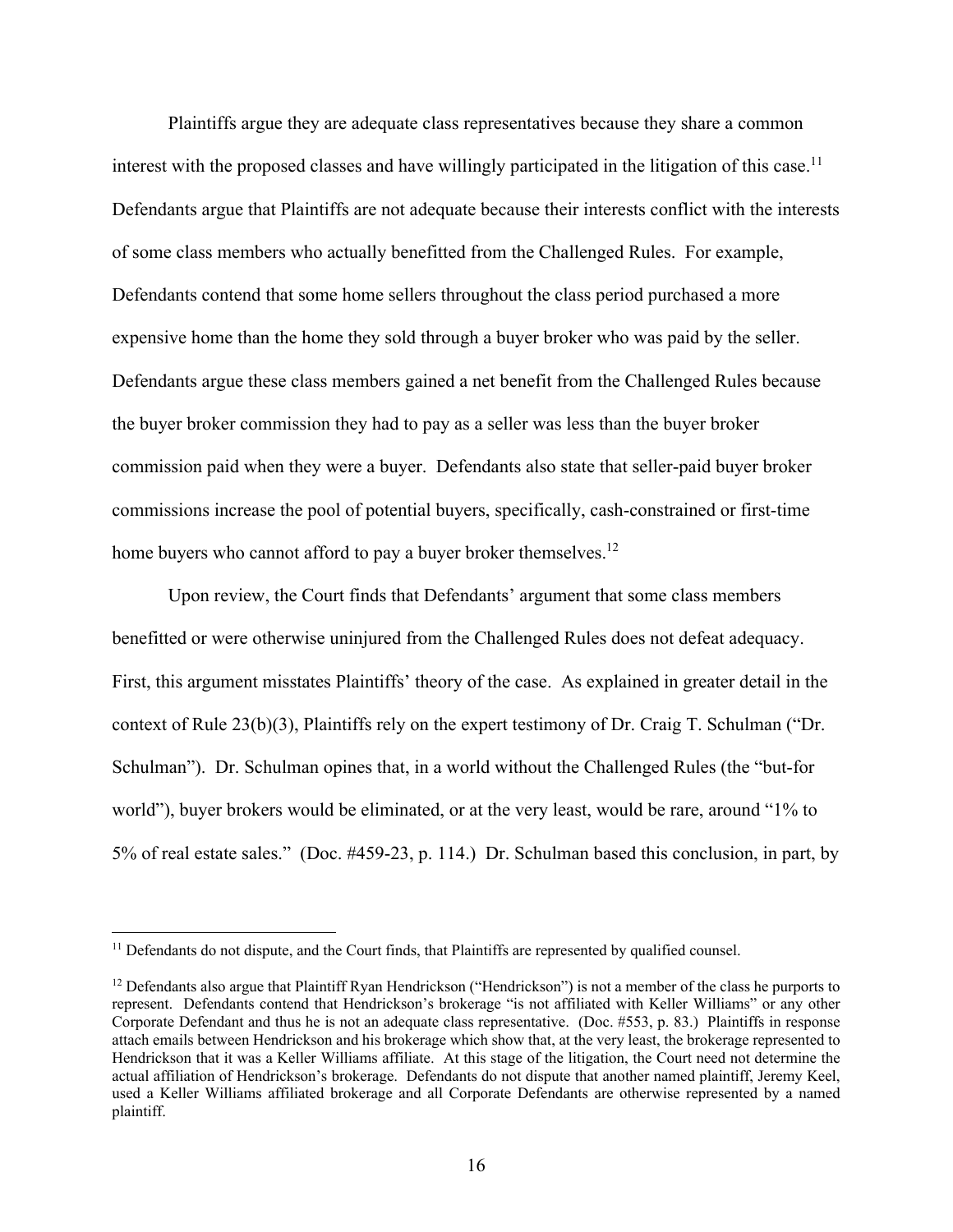comparing the United States real estate market to similar countries that do not have the Challenged Rules, such as Australia. Even if home sellers would still offer buyer broker compensation in the but-for world, Dr. Schulman also opines that the Challenged Rules "virtually eliminate the ability to negotiate on commissions, as they remove all incentive for buyers to negotiate the amount of their agent's fee, and they punish sellers for attempting to offer a fee that is lower than the going rate." (Doc. #114, p. 40.)

Accordingly, in Plaintiffs' alleged but-for world, all class members would benefit from removal of the Challenged Rules even if they did not have to compensate their own buyer broker. This is because, absent the Challenged Rules, (1) class members would not have used a buyer broker, (2) class members would pay a lesser, more competitive buyer broker commission rate – and thus broker rates would still be free to buyers – or  $(3)$  the cost of buyer broker fees would significantly decrease because buyers would be incentivized to negotiate their fee. A conflict therefore does not exist among the class members. Each class member has the same interest in establishing the existence of the conspiracy, and the class members were allegedly injured by Defendants in the same manner and seek substantially identical relief – reimbursement of the overcharged buyer broker commission. At this stage of the litigation, Plaintiffs have provided sufficient evidentiary proof demonstrating that all class members were harmed and do not possess conflicting interests in the outcome of this litigation.

Furthermore, the Court finds Defendants' conflict argument is legally insufficient. Defendants rely on *Valley Drug Co v. Geneva Pharm., Inc.*, 350 F.3d 1181 (11th Cir. 2003), to support their contention that an irreconcilable conflict exists among Plaintiffs and class members who supposedly benefited from the Challenged Rules. In *Valley Drug*, the plaintiffs did "not offer[] any facts to challenge the defendants' assertions that the three national wholesalers,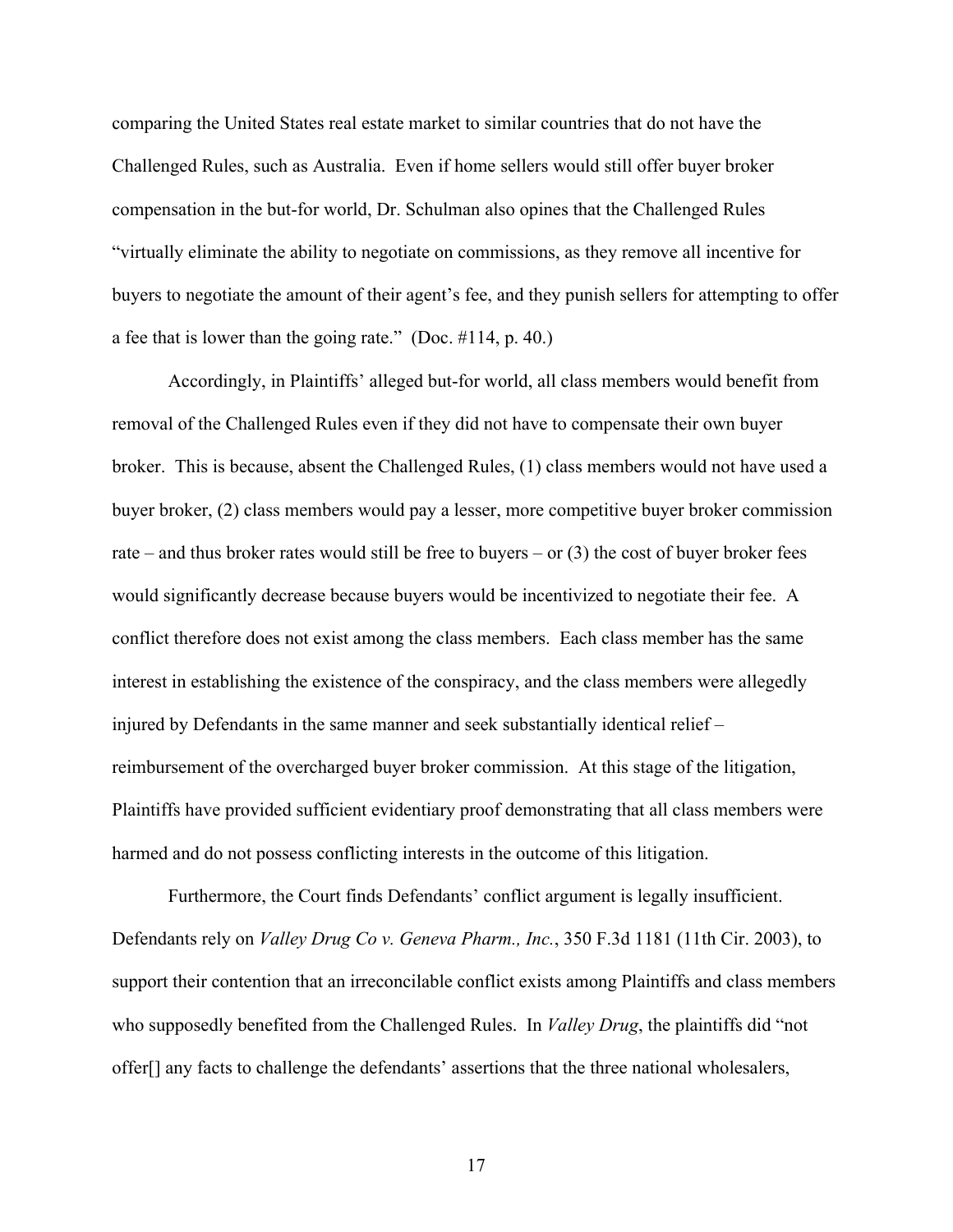whose transactions with [defendant] constitute over fifty percent of the plaintiffs' total claims, experienced a net gain" from the allegedly unlawful monopoly. *Id.* at 1190. "By contrast . . . the defendants strenuously argue[d] that a number of the parties included in the class certified by the district court . . . arguably make more money" due to the defendants allegedly unlawful practices. *Id.* at 1190-91. The Eleventh Circuit stressed that "we do not here pass judgment on the ultimate legitimacy of [the defendants'] arguments. It may turn out that the [class members] . . . do not experience a net benefit[.]" *Id.* at 1192. Unlike the plaintiffs in *Valley Drug*, Plaintiffs in this case do offer facts which demonstrate that, if Plaintiffs' allegations are true, potential class members do not benefit from Defendants' alleged price-fixing conspiracy.

Furthermore, "*Valley Drug Co.* . . . has been met with almost universal criticism" because it conflicts with the Supreme Court's rulings in *Hanover Shoe, Inc. v. United Shoe Machinery Corp*., 392 U.S. 481 (1968) and *Illinois Brick Co. v. Illinois*, 431 U.S. 720 (1977). *In re Glumetza Antitrust Litig.*, 2020 WL 3498067, at \*12 (N.D. Cal. July 29, 2020) (collecting cases). Under *Hanover Shoe* and *Illinois Brick*, a plaintiff "may recover the full amount of the overcharge, even if he is otherwise benefitted, because the antitrust injury occurs and is complete when the defendant sells at the illegally high price." *Meijer, Inc. v. Abbott Labs.*, 246 F.R.D. 431, 304 (N.D. Cal. 2008) (internal citations and quotation marks omitted). "[B]ecause all class members have the right to pursue overcharge damages, there is no conflict among class members allegedly harmed by the same violation." *In re Wellbutrin SR Direct Purchaser Antitrust Litig.*, No. 04-5525, 2008 WL 1946848, at \*6 (E.D. Pa. May 2, 2008) (declining to follow the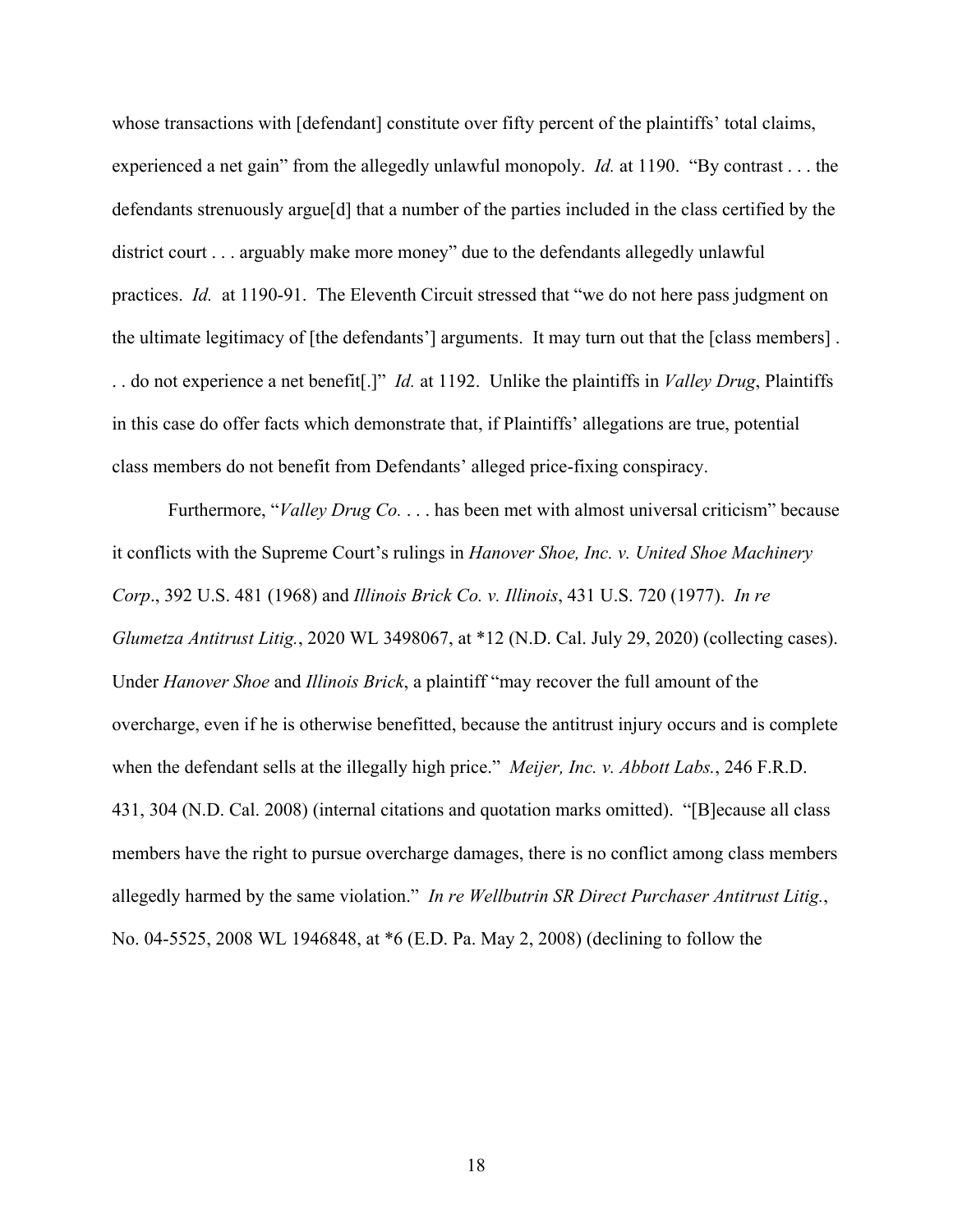"conflict" rationale adopted in *Valley Drug*). Accordingly, Plaintiffs have satisfied the Rule

 $23(a)(4)$  adequacy requirement.<sup>13</sup>

# **B. Requirements Under Rule 23(b)(3)**

If Rule 23(a) is satisfied, the party seeking certification "must also satisfy through

evidentiary proof at least one of the provisions of Rule 23(b)." *Comcast,* 569 U.S. at 33.

Plaintiffs move for class certification under Rule 23(b)(3), which requires a finding that:

The questions of law or fact common to class members predominate over any questions affecting only individual members, and that a class action is superior to other available methods for fairly and efficiently adjudicating the controversy. The matters pertinent to these findings include:

(A) the class members' interests in individually controlling the prosecution or defense of separate actions;

(B) the extent and nature of any litigation concerning the controversy already begun by or against class members;

(C) the desirability or undesirability of concentrating the litigation of the claims in the particular forum; and

(D) the likely difficulties in managing a class action.

## **1. Common Questions Predominate Individual Questions**

"Rule  $23(b)(3)$ 's predominance criterion is even more demanding than Rule  $23(a)$ ."

*Comcast*, 569 U.S. at 34. "The predominance inquiry tests whether proposed classes are sufficiently cohesive to warrant adjudication by representation . . . and goes to the efficiency of a class action as an alternative to individual suits." *Ebert v. Gen. Mills, Inc*., 823 F.3d 472, 479 (8th Cir. 2016) (internal citations omitted). "What matters to class certification . . . is not the raising of common 'questions'—even in droves—but rather, the capacity of a classwide proceeding to generate common answers apt to drive the resolution of the litigation." *Dukes*, 564 U.S. 338 at 350. The predominance inquiry "asks whether the common, aggregation-enabling,

<sup>&</sup>lt;sup>13</sup> Again, the parties' arguments appear to be targeted specifically at the Subject MLS and Missouri Antitrust Law-Subject MLS classes, not the MMPA Class. For the same reasons discussed above, the Court finds Plaintiffs have established the adequacy requirement for the MMPA Class.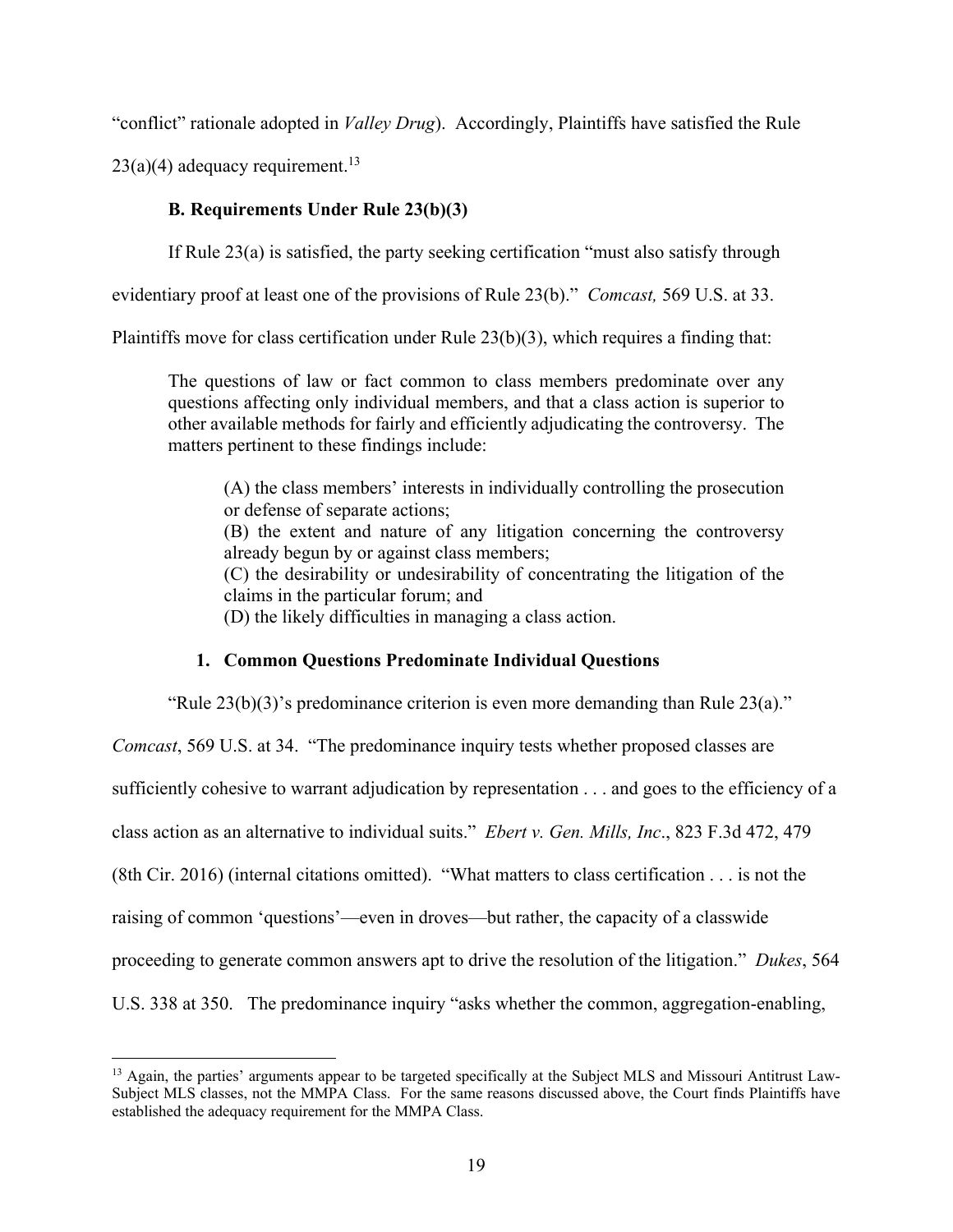issues in the case are more prevalent or important than the non-common, aggregation-defeating, individual issues." *Orduno v. Pietrzak*, 932 F.3d 710, 716 (8th Cir. 2019) (citations and quotation marks omitted). "To determine whether common questions predominate, a court must conduct a limited preliminary inquiry, looking behind the pleadings." *Blades v. Monsanto Co.*, 400 F.3d 562, 566 (8th Cir. 2005). "In conducting this preliminary inquiry, however, the court must look only so far as to determine whether, given the factual setting of the case, if the plaintiffs general allegations are true, common evidence could suffice to make out a prima facie case for the class." *Id.*

Because the predominance inquiry must "begin by considering the nature of the plaintiffs' claim to determine whether it is suitable for class certification," the Court will address each class separately. *Harris v. Union Pac. R.R. Co.*, 953 F.3d 1030, 1033 (8th Cir. 2020).

### **i. Subject MLS Class**

The Subject MLS Class alleges that Defendants' buyer-broker-commission conspiracy violates the Sherman Act, 15 U.S.C. § 1. "To establish a claim under the antitrust laws, the plaintiffs must prove "(1) a violation of antitrust law; (2) injury and causation; and (3) damages." *In re Air Cargo Shipping Serv. Antitrust Litig.*, No. 06-md-1175, 2014 WL 7882100, at \*35 (E.D.N.Y. Oct. 15, 2014) (internal citation omitted). For an antitrust violation to be certified, "plaintiffs need to demonstrate that common issues prevail as to the existence of a conspiracy and the fact of injury." *Blades*, 400 F.3d at 566*.* The Court will address each element in turn.

### **a. Common Evidence of a Conspiracy**

To satisfy the conspiracy element, "the plaintiff must demonstrate that the defendants shared a unity of purpose or a common design and understanding, or a meeting of the minds." *Insulate SB, Inc. v. Advanced Finishing Sys. Inc.*, 797 F.3d 538, 544 (8th Cir. 2015) (internal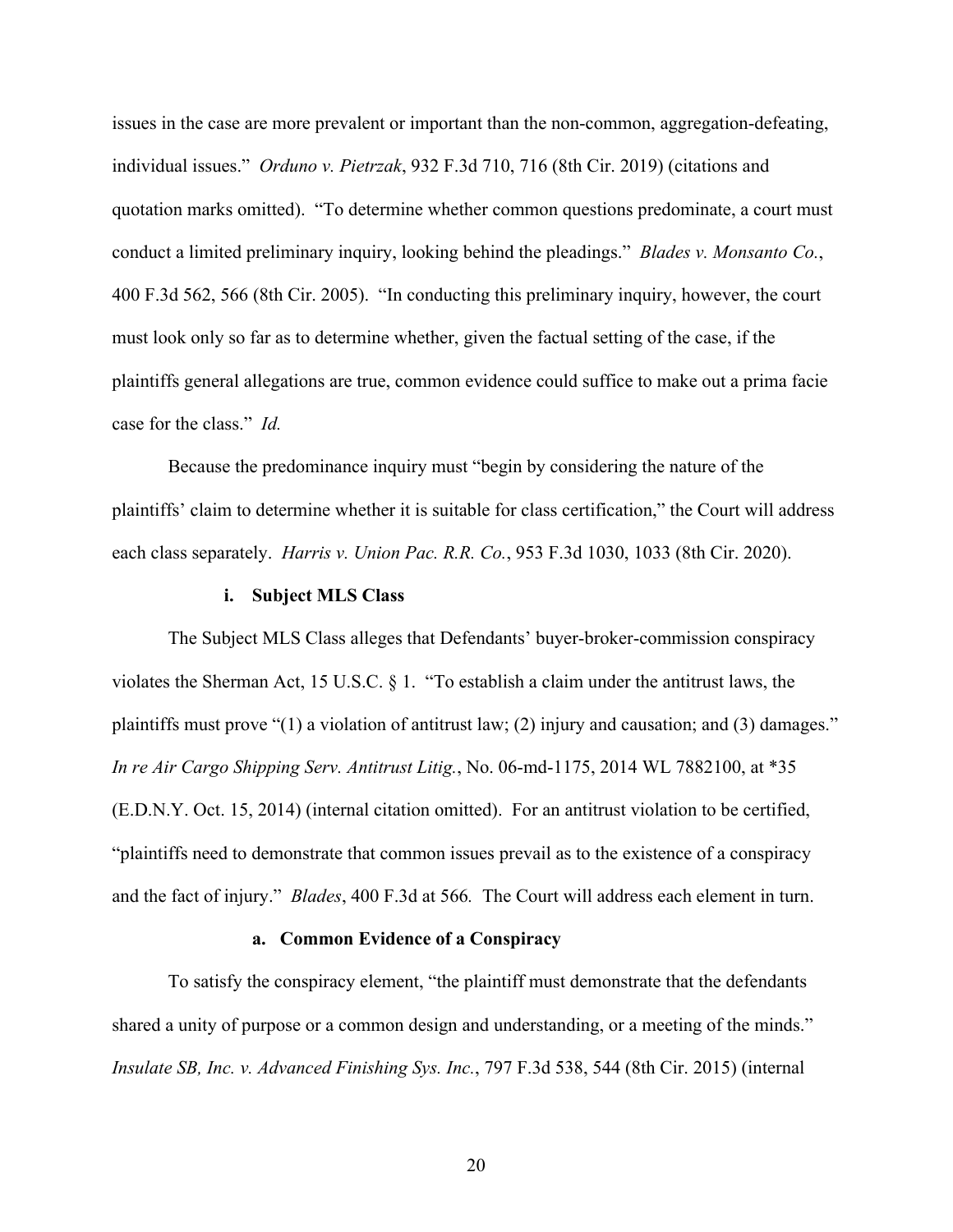citations and quotations omitted). "Because defendants typically cannot be relied on to confess that they have entered into an unlawful agreement, conspiracy cases usually must be proved by circumstantial evidence." *Craftsmen Limousine, Inc. v. Ford Motor Co.*, 363 F.3d 761, 771 (8th Cir. 2004) (internal citations and quotations omitted). "The mere act of agreeing to raise prices, even if the undertaking agreed upon is 'wholly nascent or abortive,' violates the prohibition of conspiracies in restraint of trade of section one of the Sherman Act." *Blades*, 400 F.3d at 572 (quoting *United States v. Socony–Vacuum Oil Co.*, 310 U.S. 150, 224 n. 59 (1940)). "Evidence that [the defendants] entered into a conspiracy that would affect all class members would perforce be evidence common to all class members for proving the conspiracy." *Id.*

At the class certification stage, Plaintiffs must demonstrate through evidentiary proof that, if Plaintiffs' allegations are true, a conspiracy can be proven with common evidence. After conducting a rigorous analysis, the Court finds that Plaintiffs have met their burden. For example, Plaintiffs attach Defendants' own documents, including Franchise Disclosure Documents and Subject MLS procedures, requiring compliance with NAR policies including the Challenged Rules. Plaintiffs allege these documents demonstrate that Defendants entered a conspiracy to artificially inflate commission rates for the entire class. Whether Defendants entered a conspiracy in violation of antitrust law creates common issues of fact and law common to the class. In contrast, Defendants do not provide any individual issues which would be more important than those common questions.

Realogy, in a separate opposition brief, argues it "is in favor of eliminating the mandatory aspect of NAR's [Challenged Rules] . . . . However, only NAR can change the [Challenged Rules]; Realogy is powerless to do so." (Doc. #556, p. 4.) Upon review, the Court agrees with Plaintiffs that, at this this stage of the litigation, "Plaintiffs have assembled ample evidence in the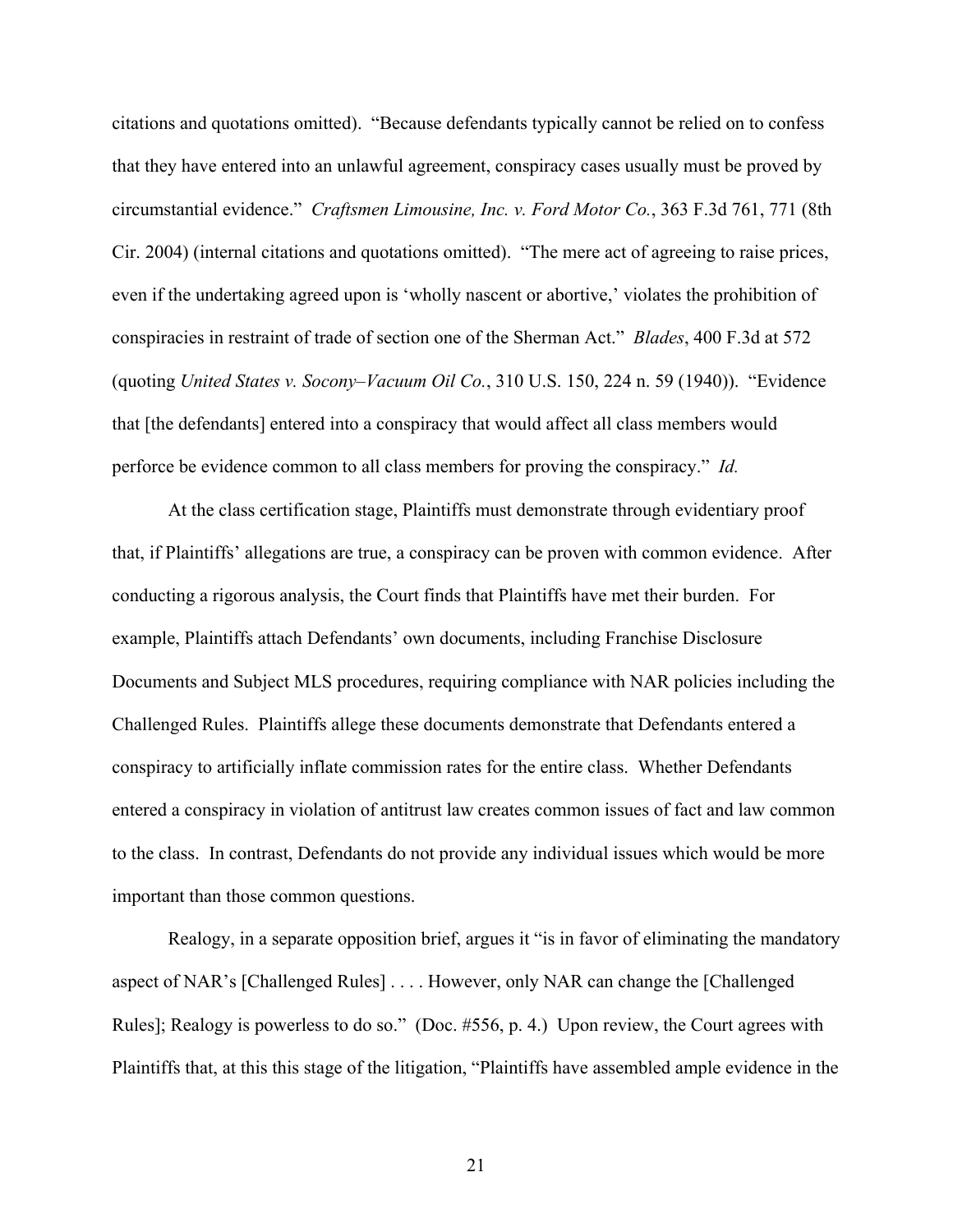motion showing Realogy's involvement with NAR and its requirement that its subsidiaries and franchisees comply with the relevant NAR rules[.]" (Doc. #638, p. 2.) For example, Plaintiffs quote language from Realogy's February 23, 2021 Annual Report filed with the Securities and Exchange Commission, which states:

Multiple Listing Services Rules. We are a member of many multiple listing services ("MLSs"), a member-owner of certain MLSs, and a member of the National Association of REALTORS ("NAR") and respective state realtor associations and, accordingly, are subject to each group's rules, policies, data licenses, and terms of service, which specify, among other things, how we may access and use MLS data and listings and how MLS data and listings must be displayed on our and our franchisees' websites and mobile applications.

(Doc. #459, p. 32) (emphasis removed). Realogy also admits that it requires its affiliates to follow the NAR Code of Ethics, which Plaintiffs allege are integral to enforcement of the conspiracy. At best, this issue goes to the merits of the case, not whether common issues predominate. Because the existence of a conspiracy focuses on Defendants' conduct, the Court finds common issues prevail.

### **b. Common Evidence of Impact**

"To meet the predominance requirement, the party seeking certification must show that the fact of antitrust impact can be established through common proof and that any resulting damages would likewise be established by sufficiently common proof." *In re Nexium Antitrust Litig.*, 777 F.3d 9, 18 (1st Cir. 2015) (cleaned up). "Plaintiffs must do more than present 'common evidence that defendants colluded to raise [prices]'; they 'must also show that they can prove, through common evidence, that all class members were in fact injured by the alleged conspiracy.'" *In re Pre-Filled Propane Tank Antitrust Litig.*, No. 14-02567-MD-W-GAF, 2021 WL 5632089, at \*5 (W.D. Mo. Nov. 9, 2021) (quoting *In re Rail Freight Fuel Surcharge Antitrust Litig.*, 725 F.3d 244, 252 (D.C. Cir. 2013)). "[A]n expert is 'required to construct a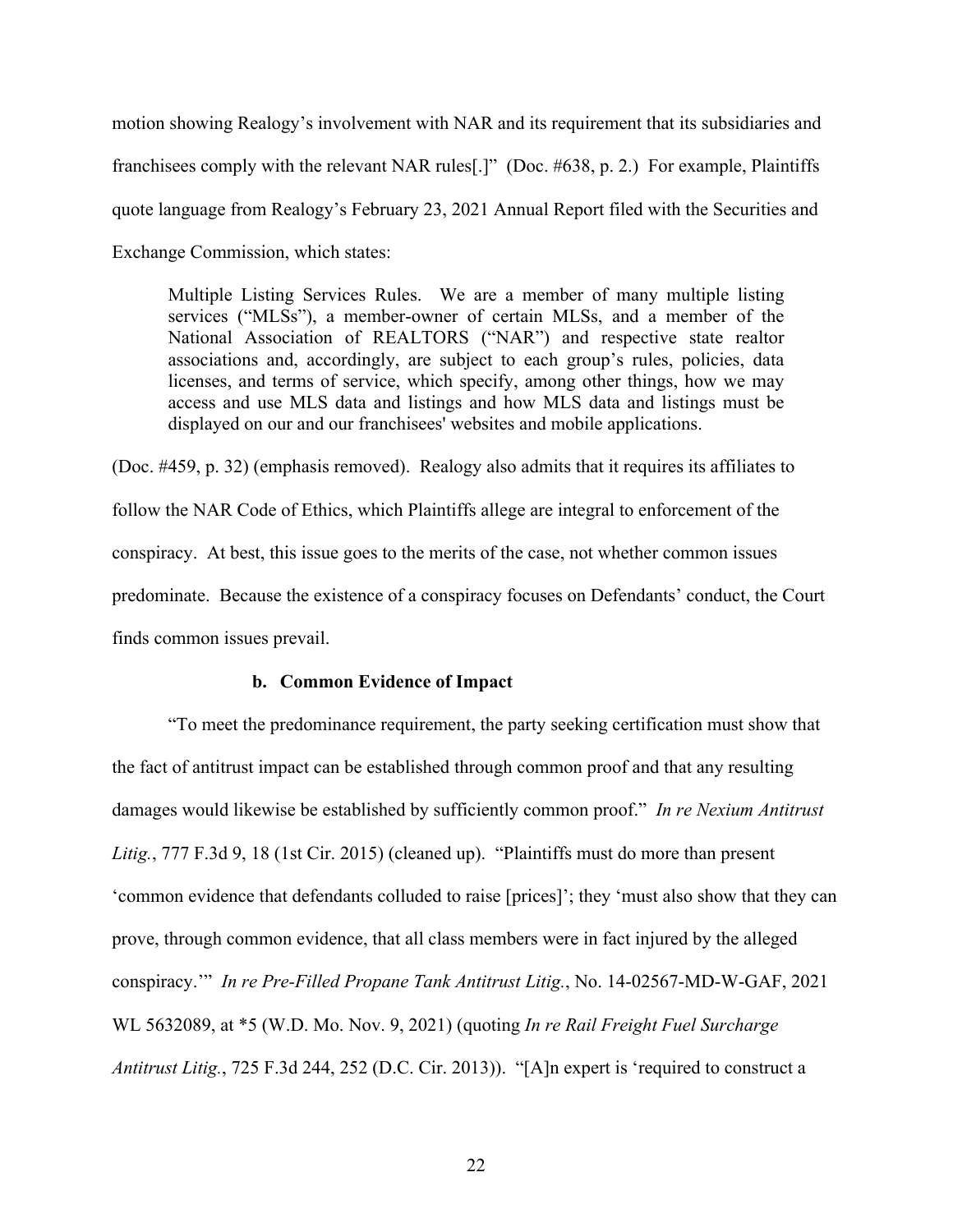hypothetical market, a but-for market, free of the restraints and conduct alleged to be anticompetitive.'" *Blades,* 400 F.3d at 569 (quoting *Concord Boat Corp. v. Brunswick Corp.*, 207 F.3d 1039, 1055 (8th Cir.2000)). At the class certification phase, "the question is whether the method by which plaintiffs propose to prove class-wide impact could prove such impact, not whether plaintiffs in fact can prove class-wide impact." *B & R Supermarket Inc. v. Mastercard Int'l Inc.*, No. 17-cv-02738 (MKB) (JO), 2021 WL 234550, at \*22 (E.D.N.Y. Jan. 19, 2021) (internal citations and quotations omitted).

Plaintiffs argue their alleged antitrust impact is capable of proof through common evidence. To prove the existence of an overcharge, Plaintiffs submit the expert opinions of Dr. Schulman.14 Dr. Schulman analyzed Defendants' data, third-party transaction data, and Subject MLS commission data, to show that commission rates remain uniformly high throughout the class period. Dr. Schulman explains that the Challenged Rules must be the cause of sellers offering buyer broker compensation, because otherwise a seller would not pay for the services used by their adversary (the buyer). Dr. Schulman also uses a regression analysis to show that the Challenged Rules and Defendants' training materials lead to "steering," in which buyer brokers steer clients away from home sellers who offer less-than-standard commission rates.

Dr. Schulman basis part of his analysis by looking to benchmark countries, which, through use of commonly available economic data, have similar real estate markets as the United States, but do not have the Challenged Rules. To identify which countries would be the best comparators to the United States, Dr. Schulman looked at Defendants' own comparison of six countries in the Definitive Analysis of Negative Game Changers Emerging in Real Estate

<sup>14</sup> The Court previously determined that Dr. Schulman's opinions satisfy the *Daubert* admissibility requirement at the April 18, 2022, oral arguments on Plaintiffs' Motion for Class Certification. (Doc. #733.) The Court's analysis in this section is focused on whether Plaintiffs, in part through the opinions of Dr. Schulman, can meet the Rule 23(b)(3) predominance inquiry regarding antitrust impact.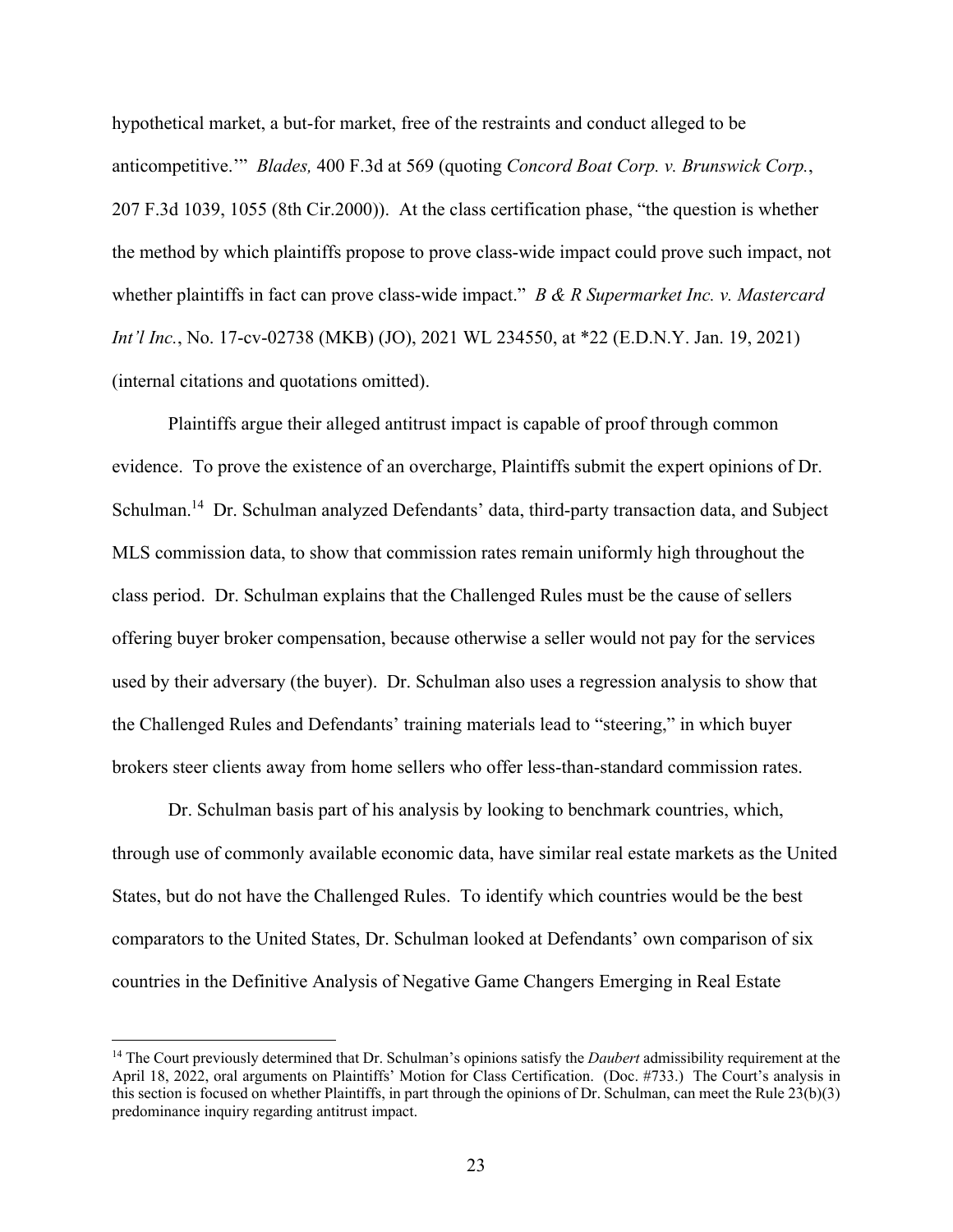("D.A.N.G.E.R.") Report. The D.A.N.G.E.R. report was commissioned by NAR and discusses that the United States real estate market may be susceptible to a "gradual downward slide or a realignment of fees as charged in other countries in the world," such as Australia, the United Kingdom, Belgium, Netherlands, Singapore, and Germany (collectively, the "D.A.N.G.E.R. Countries"). (Doc. #459-63, p. 6.) Dr. Schulman opines that the D.A.N.G.E.R. countries are good potential benchmark countries because: (1) the D.A.N.G.E.R. Report highlighted these countries as comparators to the US; (2) they are well-developed, market-based, rule-of-law countries where property rights are well established; and (3) in none of these countries are there rules requiring sellers to make offers of buyer broker compensation. Dr. Schulman specifically determined that out of the D.A.N.G.E.R. countries, Australia was the best benchmark country of its similar history to the United States and "are very similar based on various economic indices." (Doc. #459-23, p. 110.)

 Dr. Schulman demonstrates through these benchmark countries that, in the but-for world, (1) sellers would not pay for buyer's agents, (2) buyer brokers would be used infrequently, (3) buyers who use brokers would pay for them, and (4) sellers would pay must lower overall commission rates. As explained throughout this Order, the Court finds Dr. Schulman's opinion and testimony persuasive for the purposes of establishing that Plaintiffs' theory of impact could be proven through common evidence. *See Pre-Filled Propane Tank*, 2021 WL 5632089, at \*5 (holding that the class certification standard "'requires district courts to closely scrutinize factual evidence and expert reports that demonstrate that impact can be proven on a classwide basis'" including "'whether that expert evidence is persuasive[.]'") (quoting *In re High-Tech Emp. Antitrust Litig*., 985 F. Supp. 2d 1167, 1186-87 (N.D. Cal. 2013)).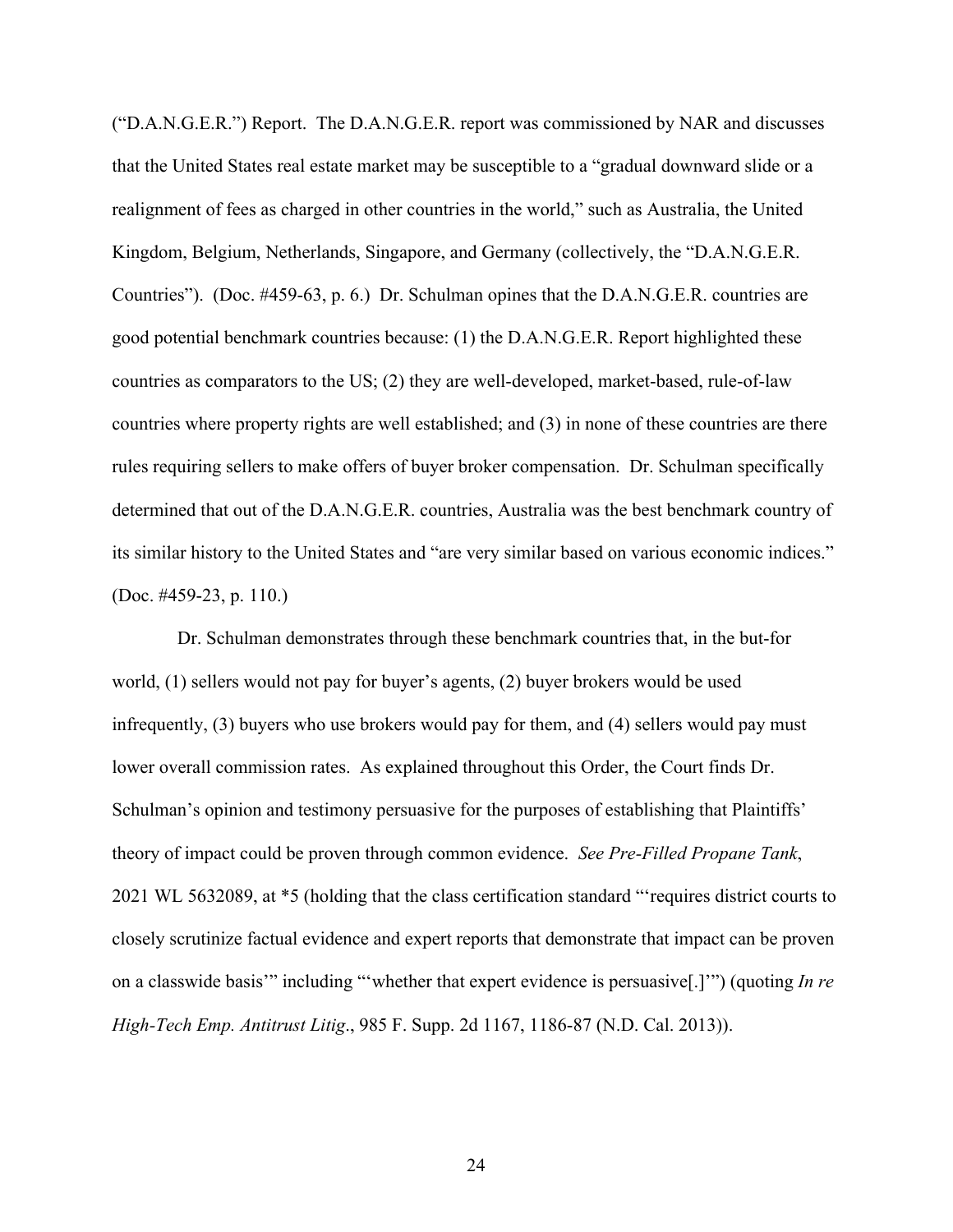#### **I. Australia as an Adequate Benchmark Country**

Defendants challenge Dr. Schulman's use of certain international markets to demonstrate construct his but-for world absent the Challenged Rules. Defendants rely, in part, on the expert report of Dr. Lauren J. Stiroh ("Dr. Stiroh"). Dr. Stiroh opines that Australia is an inadequate benchmark country. According to Dr. Stiroh, if Dr. Schulman expanded the time period and considered other factors, he would have found that United States real estate market is more like Germany, where sellers pay buyer broker compensation to some degree. Dr. Stiroh also stated at oral arguments that no international country could be used as a benchmark because no country has an adequately similar real estate market as the United States. In response, Dr. Schulman testified that the United States real estate market has historically been manipulated by anticompetitive practices and only an international country with that history can show how the but-for market would function.

The Court need not determine the merits of these arguments at the class certification stage. While the Court must weigh conflicting expert evidence, it must do so only to the extent necessary to determine if common issues predominate. While Dr. Stiroh has issues with Dr. Schulman choosing Australia as the best comparator country, Dr. Stiroh supports her position by analyzing United States' economic data and the history of the United States real estate market which she compared to Australia and Germany data. In other words, Dr. Stiroh challenged Dr. Schulman's analysis through use of evidence common to the entire class. Furthermore, as explained at oral argument in which the Court denied Defendants' *Daubert* motion, the Court reiterates that it finds Dr. Schulman's testimony is based on sufficiently reliable methods. *See, e.g., SourceOne Dental, Inc. v. Patterson Cos., Inc.,* No. 15-cv-5440, 2018 WL 2172667, at \*4 (E.D.N.Y. May 10, 2018) (holding that a benchmark methodology is "a generally accepted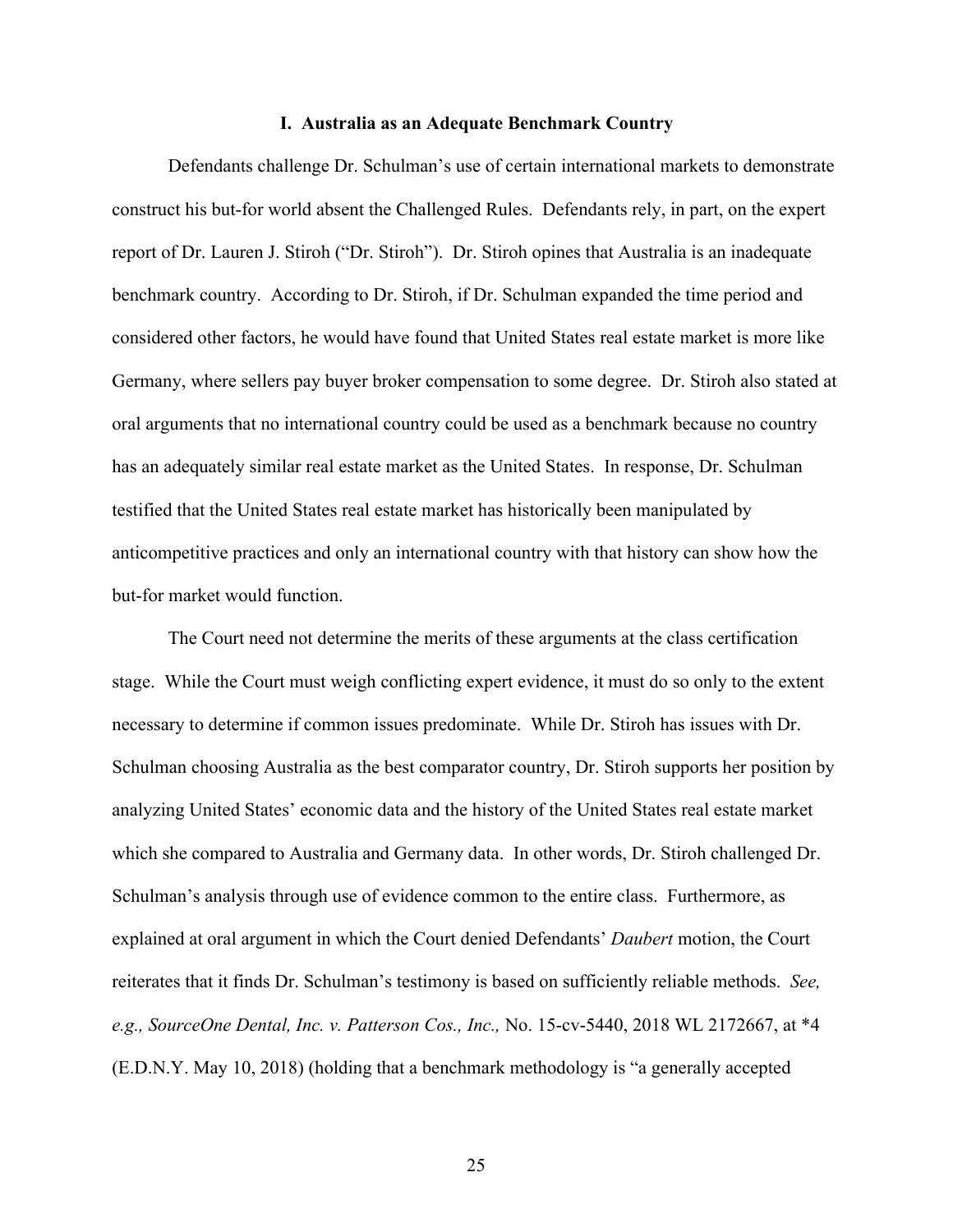method for measuring antitrust damages.") The jury will weigh the expert opinions at the merits stage of this litigation.

Dr. Stiroh also opines that the Northwest MLS, an MLS not being sued in this case, proves that the Challenged Rules do not have an anticompetitive impact on the broker commission rates. Defendants argue that in October 2019, the Northwest MLS removed the requirement that sellers must make blanket unilateral offers of compensation as a condition of listing a home on that MLS. After that removal, contrary to Plaintiffs' arguments regarding the but-for world, the commission rates paid by sellers have not decreased and remain relatively uniform, sellers still make blanket unilateral offers of buyer broker compensation, and buyer brokers have not been eliminated. Defendants contend this real-world example proves that other factors besides the Challenged Rules influence whether a seller would offer a buyer broker compensation.

However, Dr. Schulman addressees the Northwest MLS changes in his report and explains that eliminating the Challenged Rules would be a disruptive event. The real estate market would take considerable time to change the way people think about how the market works and for the information to disseminate. Dr. Schulman cites examples of other United States industries which experienced major disruptions: travel agencies, stock brokerages, cable television, and hard-wired telephones. In each industry, the market adapted to disruption slowly, over the course of several years, and not enough time has passed to see a significant market adjustment in the Northwest MLS. Dr. Schulman opines that in the absence of the Challenged Rules, the United States real estate market would eventually resemble Australia and other countries that lack the Challenged Rules. The Northwest MLS data does not defeat class certification.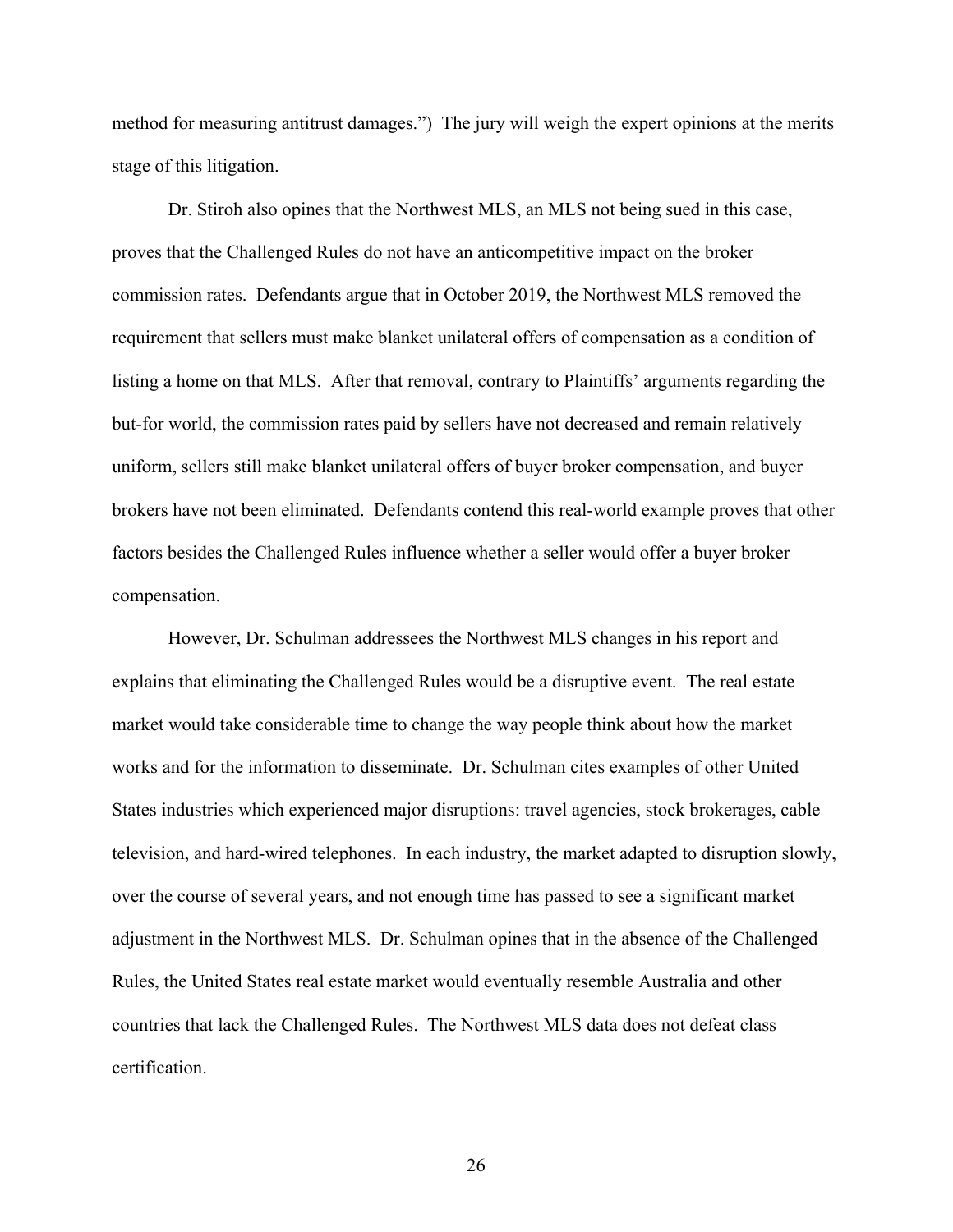## **II. Why Sellers Make Buyer Broker Compensation Offers**

Defendants argue that sellers and their brokers have individualized reasons to offer buyer broker compensation, and whether they would continue to make those offers in a but-for world without the Challenged Rules is an individualized inquiry that defeats the predominance requirement.<sup>15</sup> Plaintiffs' own seller brokers testified that offering buyer broker commission attracts the most buyers because it incentivizes a real estate broker to find a new client to buy the seller's home. For example, in a slow market, offering buyer broker compensation increases the chance of finding a buyer.

The Court is not persuaded by Defendants' argument as it relates to certification. Dr. Schulman presents classwide evidence that buyer broker compensation rates were not impacted by market conditions throughout the class period. For example, Defendants claim that offering buyer broker compensations is important when sellers needs to quickly sell their home. Dr. Schulman analyzed buyer broker commissions based on how long a house was on the market. If a house did not sell quickly, "it is not unreasonable to expect that more effort will be required on behalf of agents to find a willing buyer," such as raising the offered buyer broker commission. (Doc. #459-23, p. 23.) However, buyer broker commission rates experienced very little variation, with yearly averages ranging from 2.974% to 2.985%, regardless of how long a house remained on the market. Defendants assume that, in the but-for world, buyer brokers would be as prevalent as they are today. However, Dr. Schulman demonstrates that buyer brokers are rare in comparative countries without the Challenged Rules. The Court finds individual broker

<sup>&</sup>lt;sup>15</sup> Defendants also argue that a lack of *de minimus* offers, that is, buyer broker compensation offers that are very low, such as one cent, which would technically comply with the Challenged Rules, proves that sellers are responding to individual market forces other than the Challenged Rules. The Court agrees with Plaintiffs that the lack of *de minimus* offers could also prove that the Challenged Rules result in uniform commission rates to prevent steering, or that Defendants train their agents to use the threat of steering to persuade sellers to not make low offers. A jury may disagree, but the lack of *de minimus* offers does not defeat the predominance inquiry.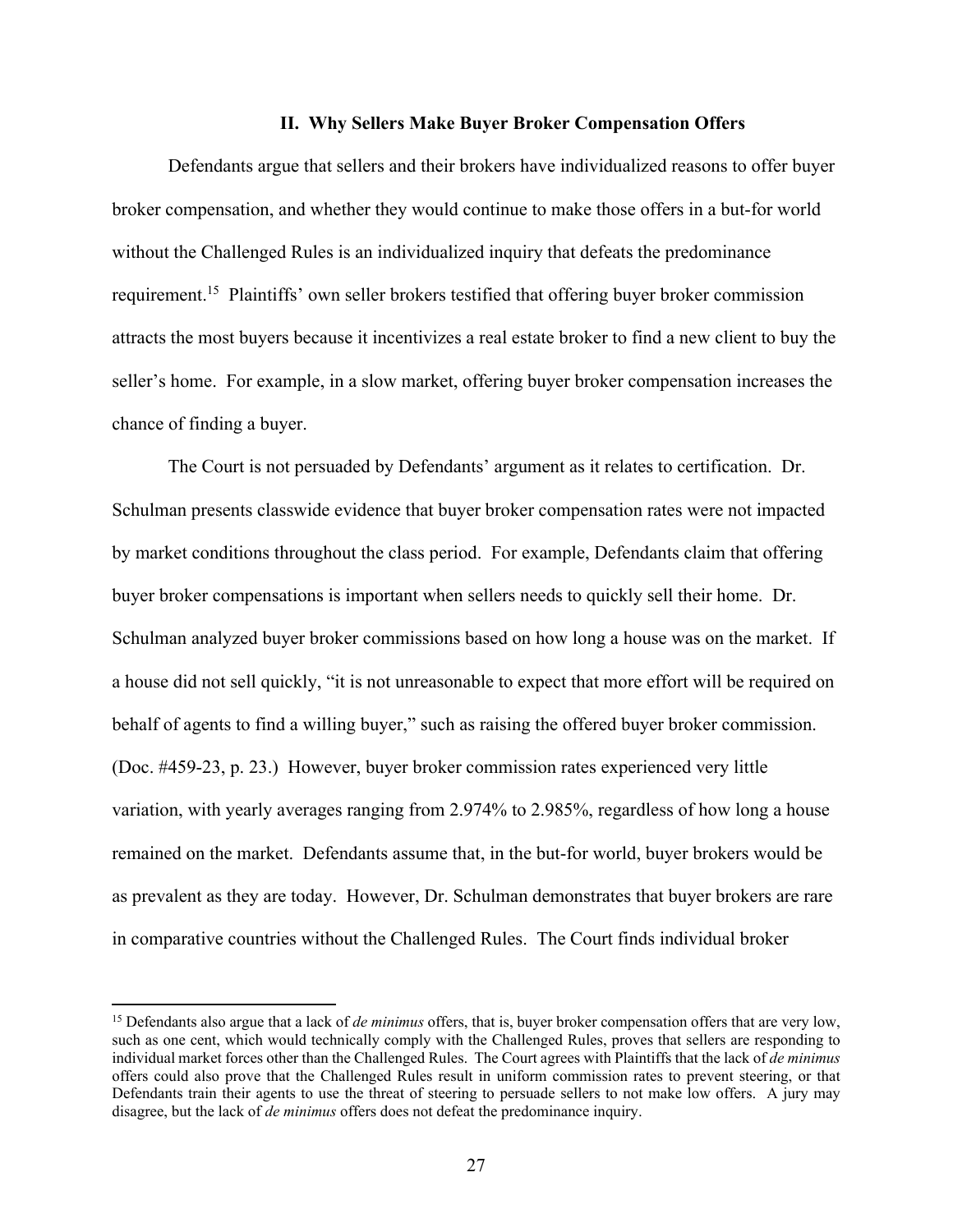strategies do not predominate over the common, more relevant question of whether the Challenged Rules create the need to offer buyer broker commissions in the first place.

Similarly, Defendants argue that sellers have "unilateral incentives to compensate buyer brokers, confirming that impact cannot be established with common evidence." (Doc. #553, p. 57.) In support of this argument, Dr. Stiroh opines that home sellers often pay buyer expenses, such as closing costs, when that buyer is cash-constrained to ensure the home is sold. Defendants argue that paying the buyer broker's compensation is no different.

The Court finds this argument does not defeat the predominance requirement. Defendants do not dispute that the Challenged Rules require every seller to offer compensation to the buyer broker, even before the home is listed on an MLS for buyers and their brokers to view. Because of this requirement, Plaintiffs allege that the baseline for commission negotiations is artificially inflated, and Plaintiffs have shown that this impact can be demonstrated using common evidence. For example, Plaintiffs show that Corporate Defendants provide sales scripts to their brokers and agents with canned responses to ensure broker commissions maintain anticompetitive rates and to maintain compliance with the Challenged Rules. Artificially inflating the baseline for commission rates is evidence of a classwide, antitrust impact. *See Hyland*, 2008 WL 4858202, at \*7 ("To the extent that an individual paid more in commissions due to the inflated baseline, despite any negotiations, that class member will have been impacted by the conspiracy."); *see also Fears v. Wilhelmina Model Agency, Inc.*, No. 02 Civ.4911 HB, 2003 WL 21659373, at \*6 (S.D.N.Y. July 15, 2013) ("Neither a variety of prices nor negotiated prices is an impediment to class certification if it appears that plaintiffs may be able to prove at trial that, as here, the price range was affected generally.").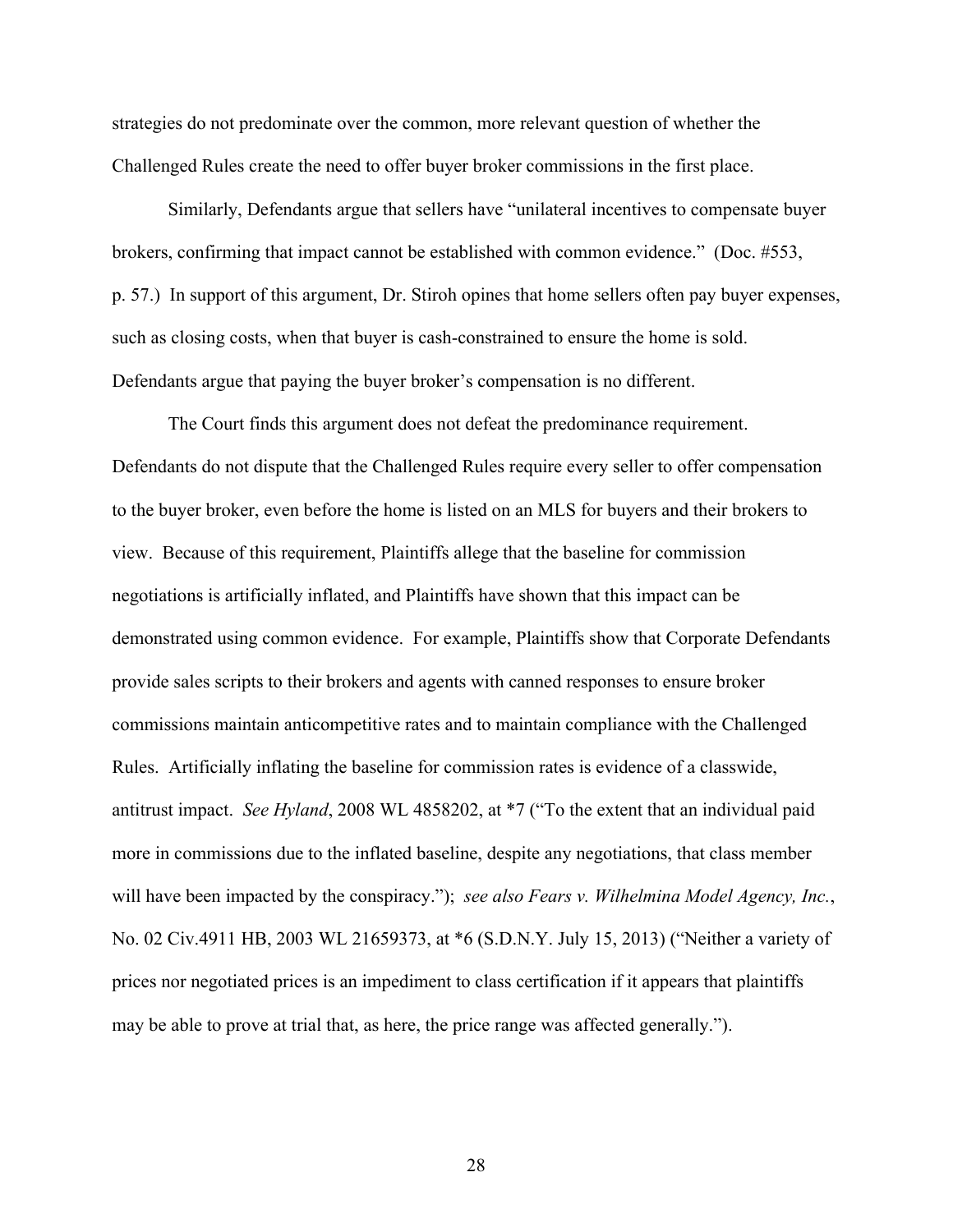Like the conspiracy element, Plaintiffs' impact theory predominately focuses on Defendants' conduct in enforcing the Challenged Rules, not on individual broker decisions. The Court also finds that the near uniformity of commission rates is common evidence which demonstrates that a seller's decision to offer buyer broker compensation is not predominated by individual circumstances.<sup>16</sup> Further, as discussed above, Dr. Schulman demonstrates that buyer brokers would be nearly eliminated absent the Challenged Rules, meaning a seller would not need to entice a buyer by offering to pay the buyer broker commission.

#### **III. Uninjured or Worse Off Class Members**

Defendants argue that individualized issues predominate common ones because some class members benefitted from the Challenged Rules and, therefore, suffered no antitrust impact. Defendants contend Plaintiffs must offset the benefits that class members realized when they themselves were buyers using "free" broker services. For the reasons previously explained, this offset argument fails. Under *Hanover Shoe* and *Illinois Brick*, a plaintiff "may recover the full amount of the overcharge, even if he is otherwise benefitted, because the antitrust injury occurs and is complete when the defendant sells at the illegally high price." *Meijer*, 246 F.R.D. at 304. Once Plaintiffs prove an overcharge "there is an injury, even if that class members suffers no damages." *In re EpiPen (Epinephrine Injection, USP) Mktg., Sales Practices & Antitrust Litig.*, No. 17-md-2785, 2020 WL 1164869, at \*7 (D. Kan. March 10, 2020) (quoting *Nexium*, 777 F.3d at 27)). Plaintiffs have established that they can prove such overcharge through common evidence.

Further, as explained under the Rule 23(a)(4) adequacy analysis, *infra* Section III.A.4, the contention that some class members were uninjured misstates Plaintiffs' theory of this case. Dr.

<sup>&</sup>lt;sup>16</sup> For the same reasons, the Court rejects Defendants arguments that Dr. Schulman ignores these supposed individualized incentives in his impact analysis.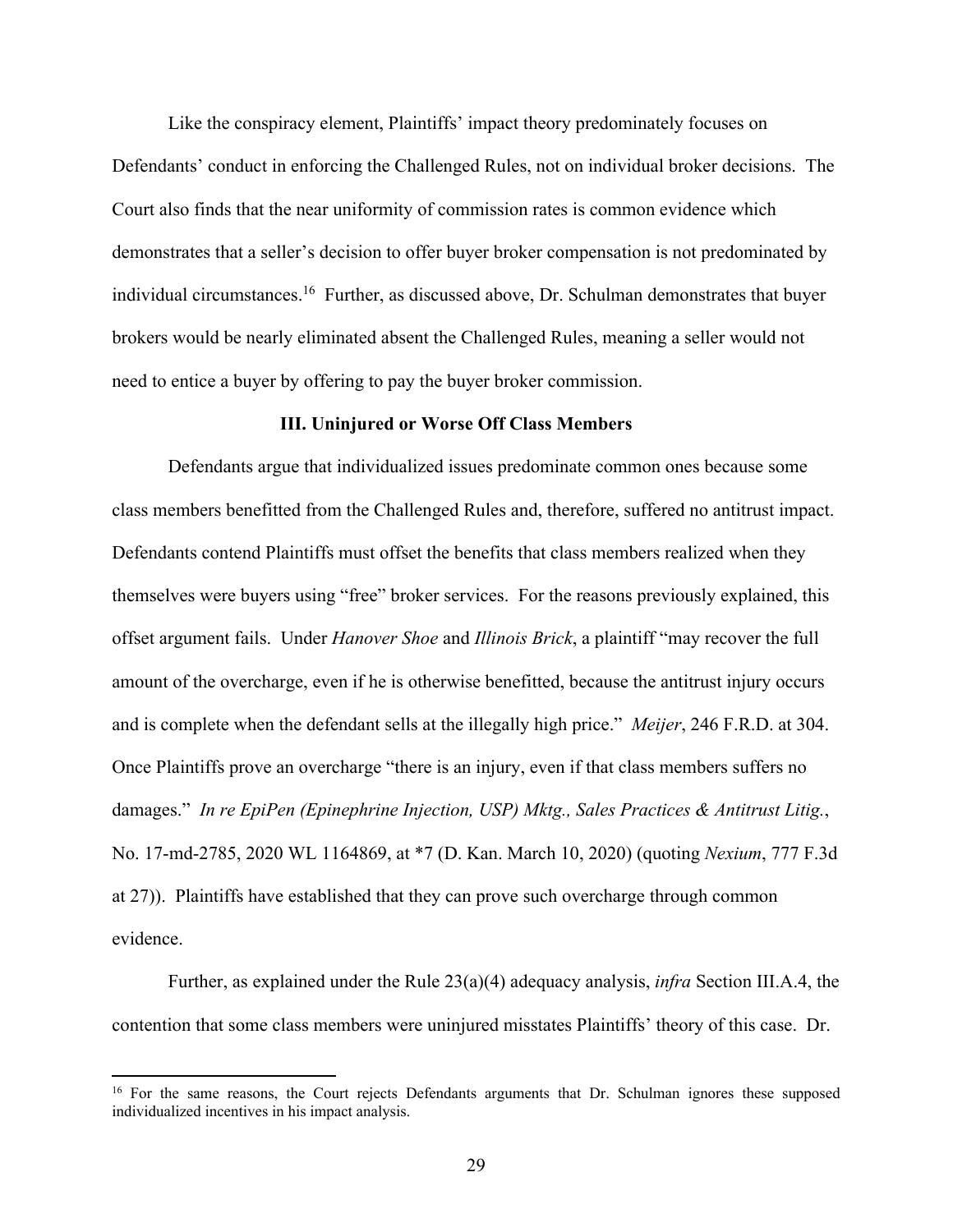Schulman opines that the competitive rate for sellers to pay buyer broker commissions is zero because no class member would have paid a buyer broker but for the Challenged Rules and, therefore, every class member paid more than that amount by virtue of their inclusion in the class. *See Nexium*, 777 F.3d at 27 ("Paying an overcharge caused by the alleged anticompetitive conduct on a single purchase suffices to show—as a legal and factual matter—impact or fact of damage."). Plaintiffs have shown they can demonstrate prima facie proof of an antitrust impact through common evidence.

Defendants also contend that, absent the Challenged Rules, sellers would be worse off because there would be fewer buyers, buyers would make lower offers, and housing prices would decrease. In the Rule  $23(b)(3)$  context, Plaintiffs demonstrate that the common question of how the real estate market would function absent the Challenged Rules is capable of classwide resolution. Plaintiffs' theory of liability is that buyer brokers would not be used, or at least would be rare and akin to travel agents today. Dr. Schulman also accounts for lower housing prices in his analysis. The Court finds Defendants' arguments go to the heart of the merits of this case – that is, whether Plaintiffs' and Dr. Schulman's but-for world is accurate. The Court need not decide that issue here. At this stage, the Court need only to find that Plaintiffs have satisfied the predominance requirement, which they have.

#### **IV. Common Evidence of Steering**

Dr. Schulman opines that the Challenged Rules cause steering, in which buyer brokers steer clients away from home sellers who offer less-than-standard commission rates. Defendants argue, through Dr. Stiroh's opinions, that Dr. Schulman's steering analysis is flawed because (1) steering does not occur, (2) Dr. Schulman's analysis fails to link the Challenged Rules with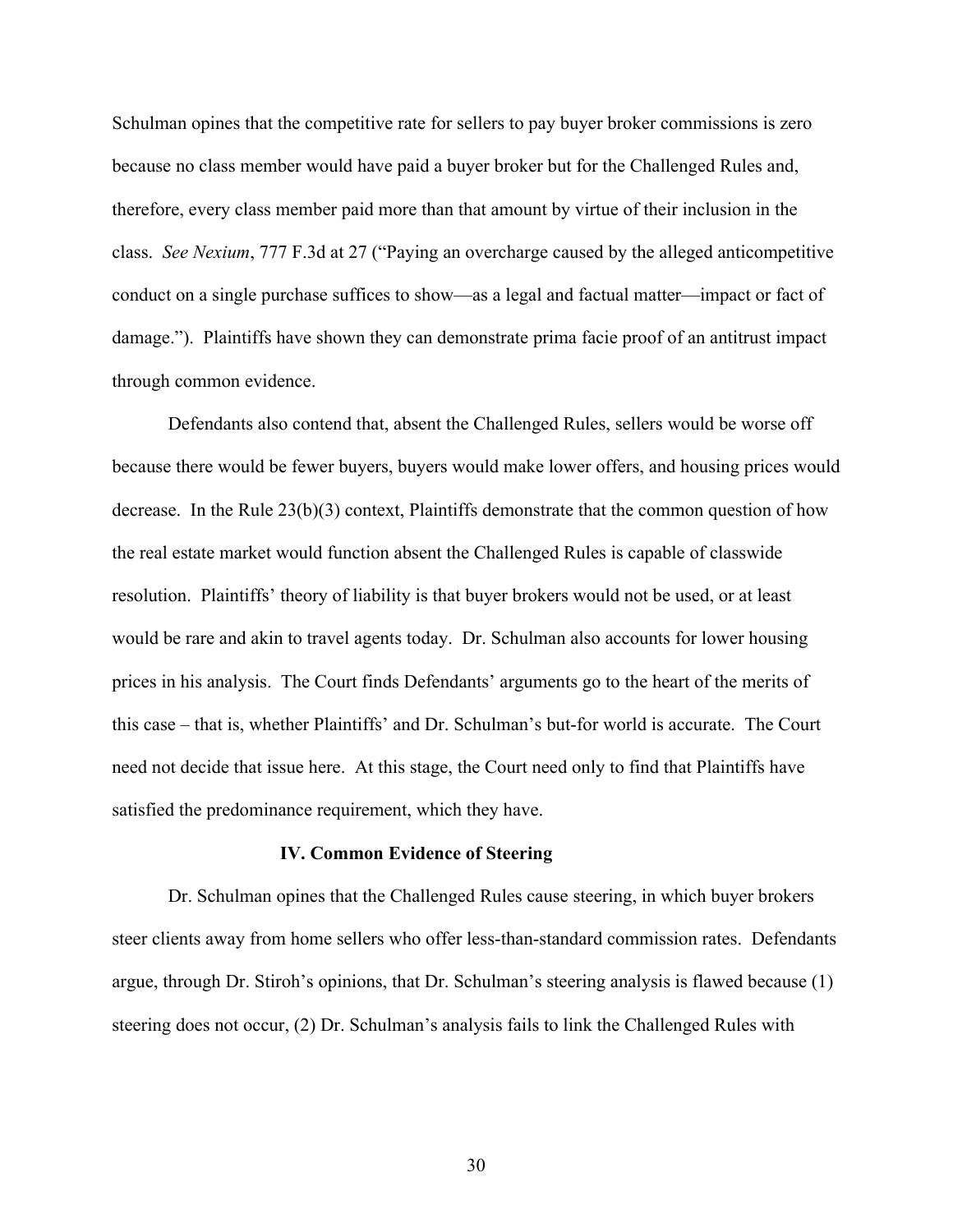steering, and (3) Dr. Schulman's regression analysis ignores relevant factors. For the reasons explained below, the Court rejects Defendants' steering arguments.

Dr. Schulman uses common evidence to support his theory that homes with less than standard commission rates remain on the market longer than those that offer the standard commission rates. Dr. Schulman also testified in his deposition that, without NAR Handbook Section 2-G-1, "the other restraints really have no reason to exist. They would disappear." (Doc. #553, p. 70.) Defendants do not challenge this position. Dr. Schulman, in his rebuttal report, introduced more controls in his regression analysis and found that the "results are consistent with the broad array of evidence [he] cited in [his] original report as to adverse steering effects sellers face if they offer below standard buy-side commission rates[.]" (Doc. #637-4, p. 34.) Regardless of which expert is correct on the effects of steering, both Dr. Schulman and Dr. Stiroh use common evidence to conduct their competing regression analyses. Because Dr. Schulman's regression analysis was consistent after introducing other allegedly important factors and relies on common evidence, the Court finds Plaintiffs have demonstrated a classwide impact of steering is capable of common proof.<sup>17</sup>

#### **V. Realogy**

Realogy, in its separate brief, argues that Dr. Schulman failed to consider any of Realogy's data. However, Dr. Schulman states that he analyzed all data of the Subject MLS, which includes data relating to Realogy transactions. To the extent Realogy commission rates vary, the Court already explained that proof that Defendants' conduct, including Realogy, artificially inflated the baseline for commission rates is evidence of a classwide antitrust impact.

<sup>17</sup> Defendants also argue that both *Blades*, 400 F.3d 562, and *Nichols v. Mobile Board of Realtors, Inc.*, 675 F.3d 671 (5th Cir. 1982) preclude class certification. Upon review of these cases, and for the reasons stated above, the Court disagrees and finds class certification is appropriate in this case.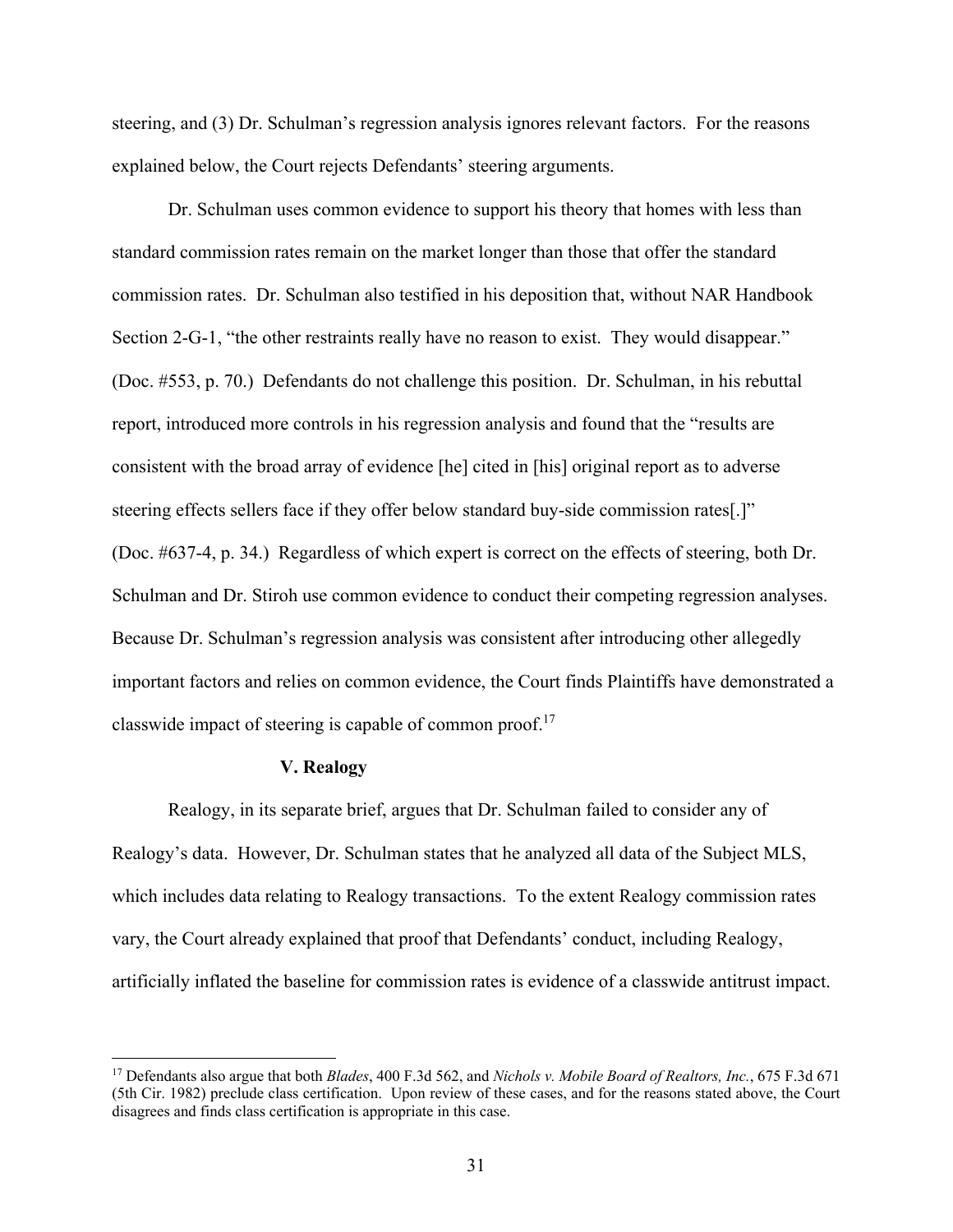Realogy further argues that whether the alleged co-conspirators, that is, individual brokers, offered buyer broker compensation because of the Challenged Rules is a highly individualized inquiry and would require it to have thousands of brokers testify as to why they made offers of buyer broker compensation. The Court finds this argument largely duplicative of Defendants' collective argument that sellers and their brokers have unilateral incentives to offer buyer broker compensation. Plaintiffs demonstrate, and Realogy and Defendants do not dispute, that Plaintiffs can show through common evidence that the Challenged Rules require sellers to offer buyer broker compensation. For the same reasons discussed above, common issues predominates over individualized ones.

In accordance with the Rule  $23(b)(3)$  requirements, the Court finds Plaintiffs have demonstrated that common issues, capable of being answered with common evidence, predominate any individualized issues regarding an antitrust impact.

#### **c. Common Evidence of Damages**

 "To establish predominance, a plaintiff must produce a reliable method of measuring classwide damages based on common proof." *Kleen Prods. LLC v. Int'l Paper*, 306 F.R.D. 585, 601 (N.D. Ill. 2015). "Individual damage calculations, however, are permissible if they do not 'overwhelm questions common to the class.'" *Bouaphakeo v. Tyson Foods, Inc.*, 765 F.3d 791, 798 n.5 (8th Cir. 2014) (citing *Comcast*, 569 U.S. at 34). Plaintiffs need not prove damages at this stage of the litigation, but Plaintiffs' damages model "must be consistent with its liability case, particularly with respect to the alleged anticompetitive effect of the violation." *Comcast*, 569 U.S. at 37 (internal citations and quotations omitted).

Plaintiffs' theory of liability is that Defendants adopted and enforced the Challenged Rules to require every seller to make a blanket, unilateral offer of buyer broker compensation as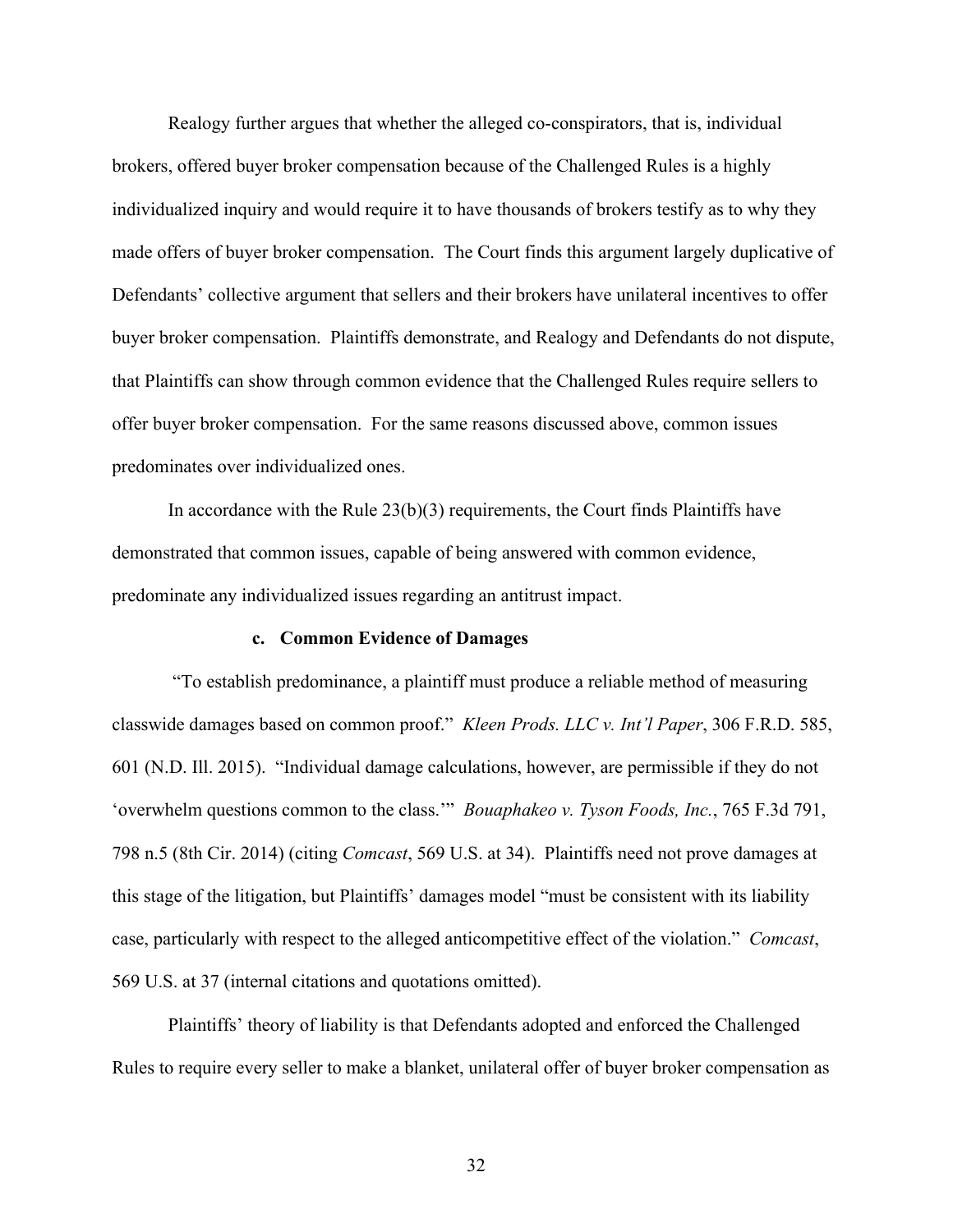a condition of listing a property on a Subject MLS. Without the Challenged Rules, sellers would not make an offer of compensation to the buyer broker – either because the buyer would pay their own broker or, as in other industries and countries without the Challenged Rules, buyers would not use a buyer broker. Because Plaintiffs claim that home sellers would not pay buyer broker commission absent Defendants' alleged conspiracy, "the total overcharge (and thus the class-wide damages) is the amount of all buyer broker commissions paid during the class period." (Doc. #637, p. 28.) Dr. Schulman's damages model uses Subject MLS data, including the sold home's address, the listing price of the home, the sold price of the home, and the offered buyer broker commission (listed on the MLS) to calculate damages.

Defendants argue Plaintiffs' damage analysis requires individualized inquiry because Plaintiffs fail to identify "pocket listings" in the MLS data. Defendants explain that:

Listing agents must submit the closing or sales information for all transactions to an MLS, even if the listing was exempt or waived from marketing on the MLS. If a broker or agent markets a home off the MLS, sometimes referred to as a "pocket listing" or an "office exclusive," then that listing was not subject to the Cooperative Compensation Rule<sup>18</sup> and was, therefore, unaffected by the alleged conspiracy. Even though no offer of compensation was made in the Subject MLS, brokers in the Subject MLSs are required to record these types of transactions, which involve compensation to cooperating brokers, with the MLS after closing. Because there is no way to determine if a transaction that appears on the MLS would have been listed after a pocket listing or office exclusive, Schulman's damages model includes false positives that cannot be identified without individualized inquiry.

(Doc. #553, p. 74) (internal citations omitted). Dr. Schulman, however, provides a reliable method for identifying these pocket listings, which Dr. Schulman estimates range from "0.2% to 1.8%" of listings depending on the MLS and year. (Doc. #637-4, p. 13.) According to Dr.

Schulman:

Each MLS listing includes the date it was entered into the MLS system. By comparing the date of entry to the contract date, listings that meet the profile of pocket listing can be removed from the analysis. If a listing was entered into the

<sup>&</sup>lt;sup>18</sup> The "Cooperative Compensation Rule" refers to Section 2-G-1 of the NAR Handbook.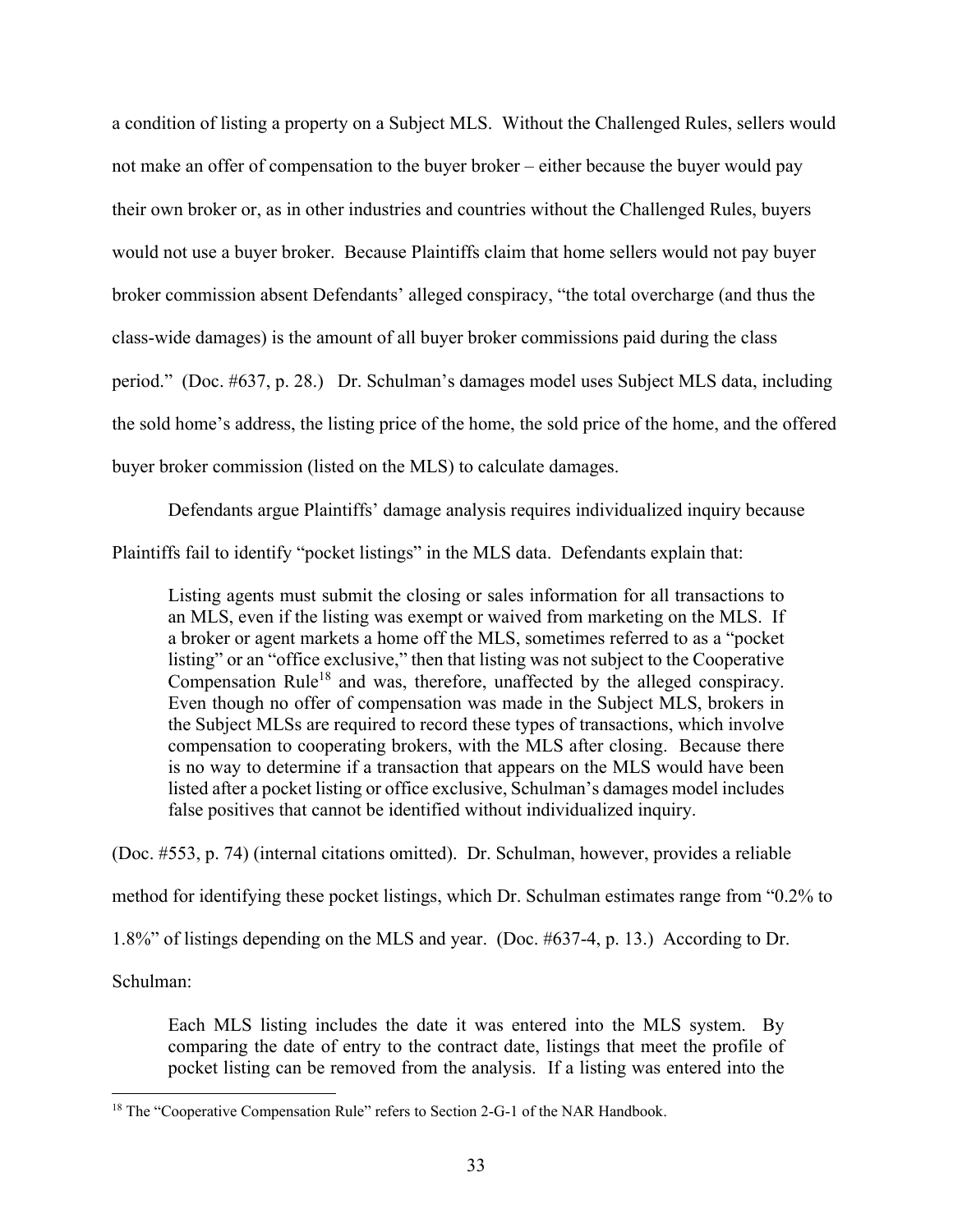MLS after the property has been placed under contract, then it is a conservative indicator that it was a pocket listing.

(Doc. #637-4, p. 13.) The Court finds this method is reliable and defeats Defendants' argument that an individualized damages inquiry is necessary to identify pocket listings.

 Defendants also argue that Plaintiffs' damages model does not comply with the requirements of *Comcast*. Defendants contend that Plaintiffs allege several theories of anticompetitive restraints, but Plaintiffs' damages model makes no attempt to distinguish between them.<sup>19</sup> Plaintiffs argue that because the Court has not excluded any theories of anticompetitive restraints, Plaintiffs' damages theory need not distinguish damages by each alleged restraint. The Court agrees with Plaintiff.

 In *Comcast*, the plaintiffs "proposed four theories of antitrust impact[.]" 569 U.S. at 31. The district court only granted class certification as to one of the four theories. Because only one theory of antitrust impact was accepted for class treatment, "[i]t follows that a model purporting to serve as evidence of damages in this class action must measure only those damages attributable to that theory." *Id.* at 35. However, the plaintiffs' damages model "did not isolate damages resulting from any one theory of antitrust impact" and instead relied on all four theories to calculate damages. *Id.* at 32. The plaintiffs' aggregate methodology "might have been sound, and might have produced commonality of damages, if all four of those alleged distortions remained in the case." *Id.* at 37.

Here, Plaintiffs have one unified damage theory – overcharging by requiring the seller to pay buyer broker compensation. Unlike *Comcast*, the Court has not rejected any theory of

<sup>&</sup>lt;sup>19</sup> Defendants contend Dr. Schulman does not account for transactions that would have included offers of compensation in the but-for world or account for other market adjustments. The Court rejects this argument for the same reasons it rejected this argument regarding classwide impact. Plaintiffs' damages model is consistent with their impact theory, which is that buyer brokers only exist because of the Challenged Rules. If buyers had to pay, they would only do so in outlier circumstances, and would otherwise not use them.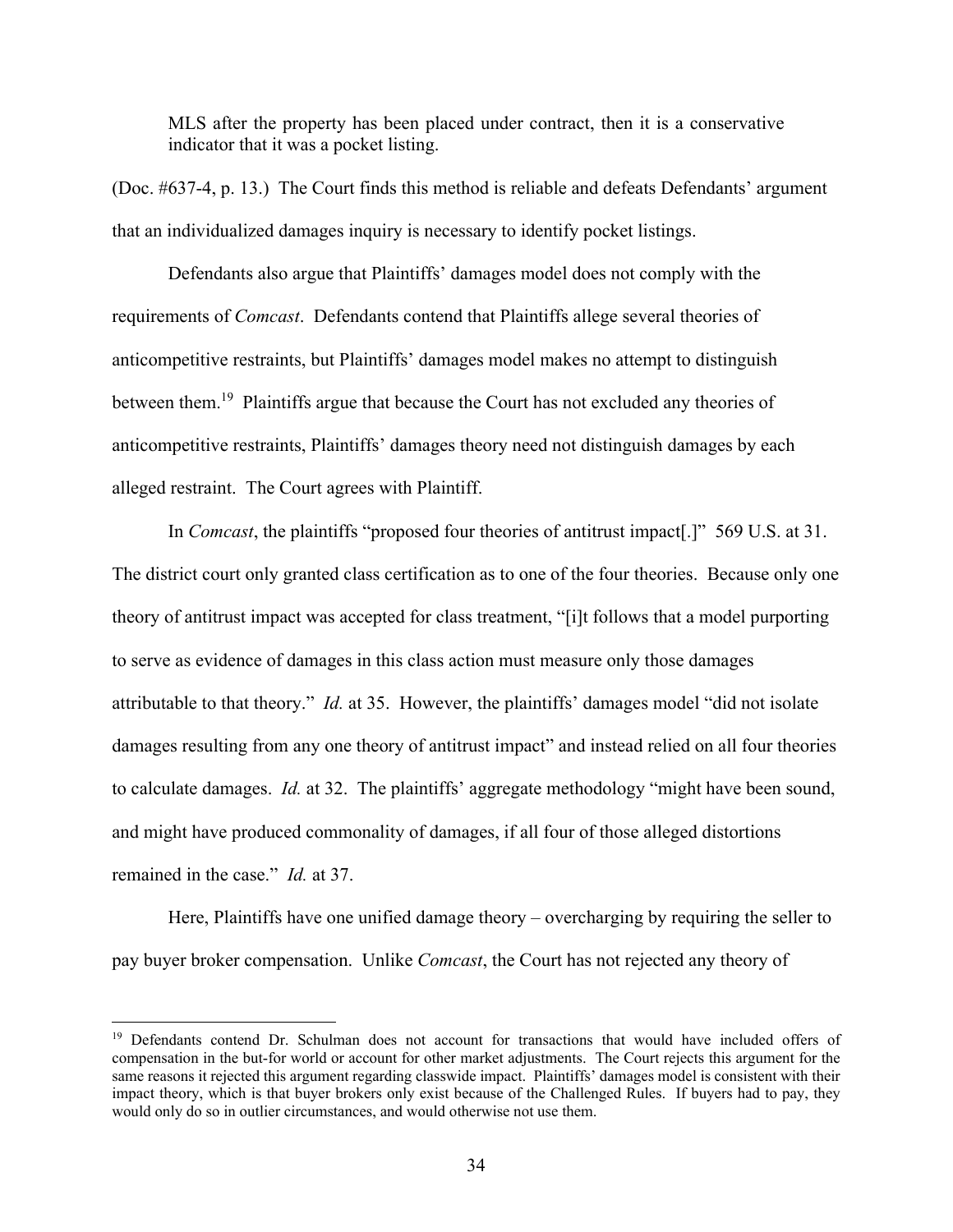antitrust impact. *Comcast* does not require an isolation of damages by Challenged Rule or practice.

 Defendants finally argue that Plaintiffs' damages model does not account for any offset for class members that benefitted from the Challenged Rules. This misstates the theory of Plaintiffs' case, which is that all class members were harmed even if at one point they had "free" buyer broker services when they purchased a house. "'[M]itigation and offset generally do not affect the ultimate measure of damages'" in overcharge cases. *In re Delta/AirTran Baggage Fee Antitrust Litig.*, 317 F.R.D. 675, 684 (N.D. Ga. 2016) (quoting *In re Airline Ticket Comm'n Antitrust Litig.*, 918 F. Supp. 283, 286 (D.Minn.1996)) (collecting similar cases cases). Even if the Court allows Defendants to submit offset to the jury, that issue wouldn't affect certification because it "would go at most to calculation of damages, not the fact of injury." *Delta/Air Tran*, 317 F.R.D. at 685. The jury determines damages on an aggregate basis and could consider any offset evidence when deciding that total number. Offset evidence might focus on questions such as what percentage of transactions would include a buyer broker in the but-for world, and what the average cost of such services would be. All such evidence could be used on a classwide basis through use of a common methodology. In turn, the Court finds this damages model is consistent with Plaintiffs' theory of liability and satisfies the Rule 23(b)(3) predominance requirement.

The Court finds that class members are sufficiently cohesive to warrant adjudication by class representation. Common questions of fact and law predominate over any questions affecting only individual members regarding the existence of a conspiracy, antitrust impact, and damages. The Court finds Plaintiffs have satisfied the Rule 23(b)(3) predominance requirement for the Subject MLS Class.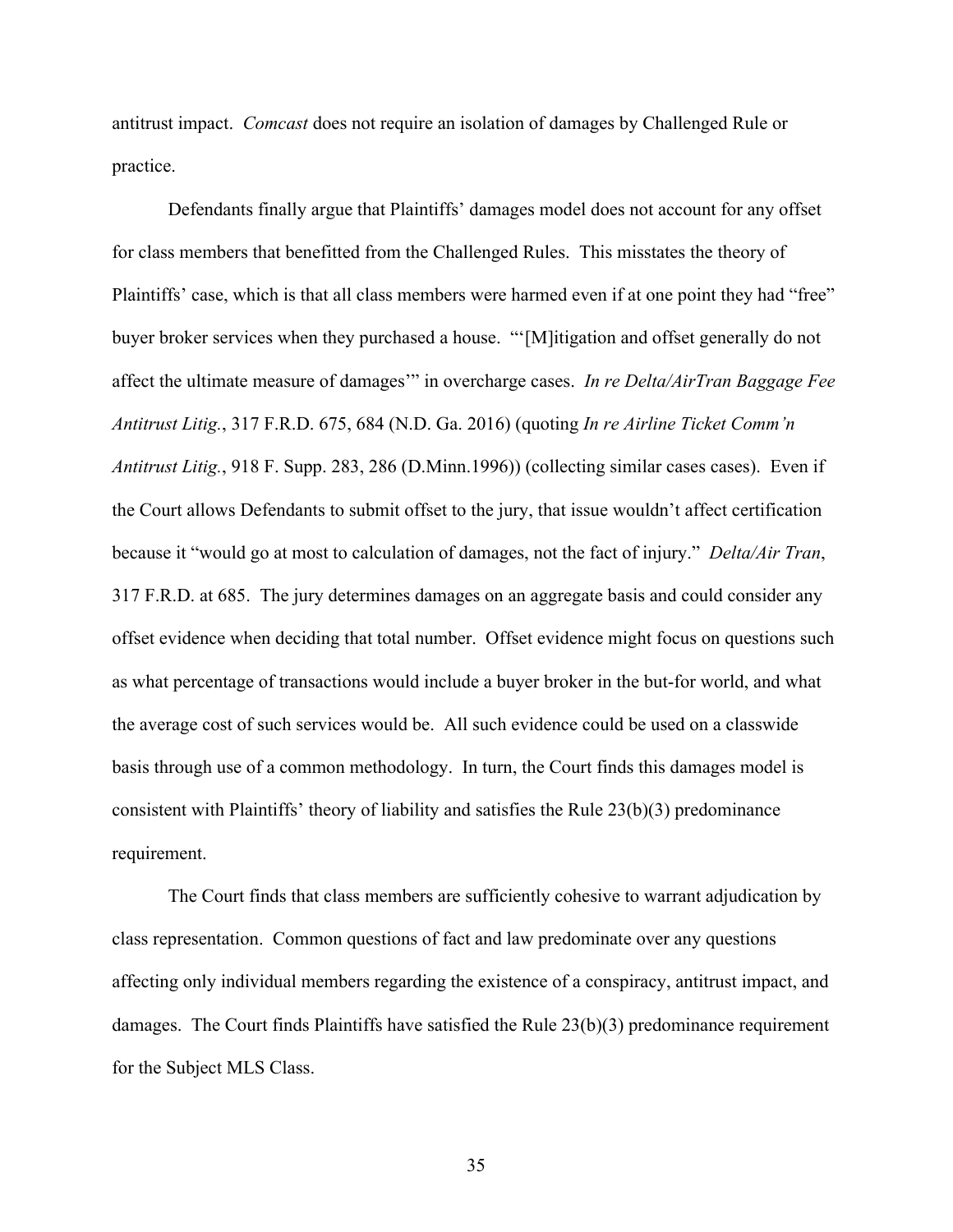### **ii. Missouri Antitrust Law-Subject MLS Class**

Both parties agree the same arguments that apply to the Subject MLS Class equally apply to the Missouri Antitrust Law-Subject MLS Class, and so does the Court. Missouri antitrust law "shall be construed in harmony with ruling judicial interpretations of comparable federal antitrust statutes." Mo. Rev. Stat. § 416.141. For the same reason regarding the Subject MLS Class, Plaintiffs have met the Rule 23(b)(3) predominance requirement for the Missouri Antitrust Law-Subject MLS Class.

#### **iii. MMPA Class**

The MMPA prohibits the "act, use or employment by any person of any deception, false pretense, false promise, misrepresentation, unfair practice or the concealment, suppression, or omission of any material fact in connection with the sale or advertisement of any merchandise in trade or commerce[.]" Mo. Rev. Stat. § 407.020.1. To prevail on an MMPA claim, a plaintiff must demonstrate that he or she: "(1) purchased [good or services] from the defendant; (2) for personal, family, or household purposes; and (3) suffered an ascertainable loss of money or property; (4) as a result of defendant's use of one of the methods, acts, or practices declared unlawful by the Act." *Kelly v. Cape Cod Potato Chip Co*., 81 F. Supp. 3d 754, 757 (W.D. Mo. 2015) (citing Mo. Rev. Stat. § 407.025.1). "The MMPA is interpreted broadly to promote its purpose to protect consumers." *Thornton v. Pinnacle Foods Grp. LLC*, No. 16-CV-00158 JAR, 2016 WL 4073713 \*2 (E.D. Mo. Aug. 1, 2016) (citing *Huch v. Charter Commc'ns, Inc.*, 290 S.W.3d 721, 724 (Mo. banc 2009)). "The focus of the statutory scheme is on the defendant's conduct." *Hawkins v. Nestle USA Inc.*, 309 F. Supp. 3d 696, 701 (E.D. Mo. 2018); *see also Plubell v. Merk & Co*, 289 S.W.3d 707, 713-14 (Mo. App. W.D. 2009) ("[A]n unlawful practice under the MMPA may be demonstrated by the defendant's conduct[.]").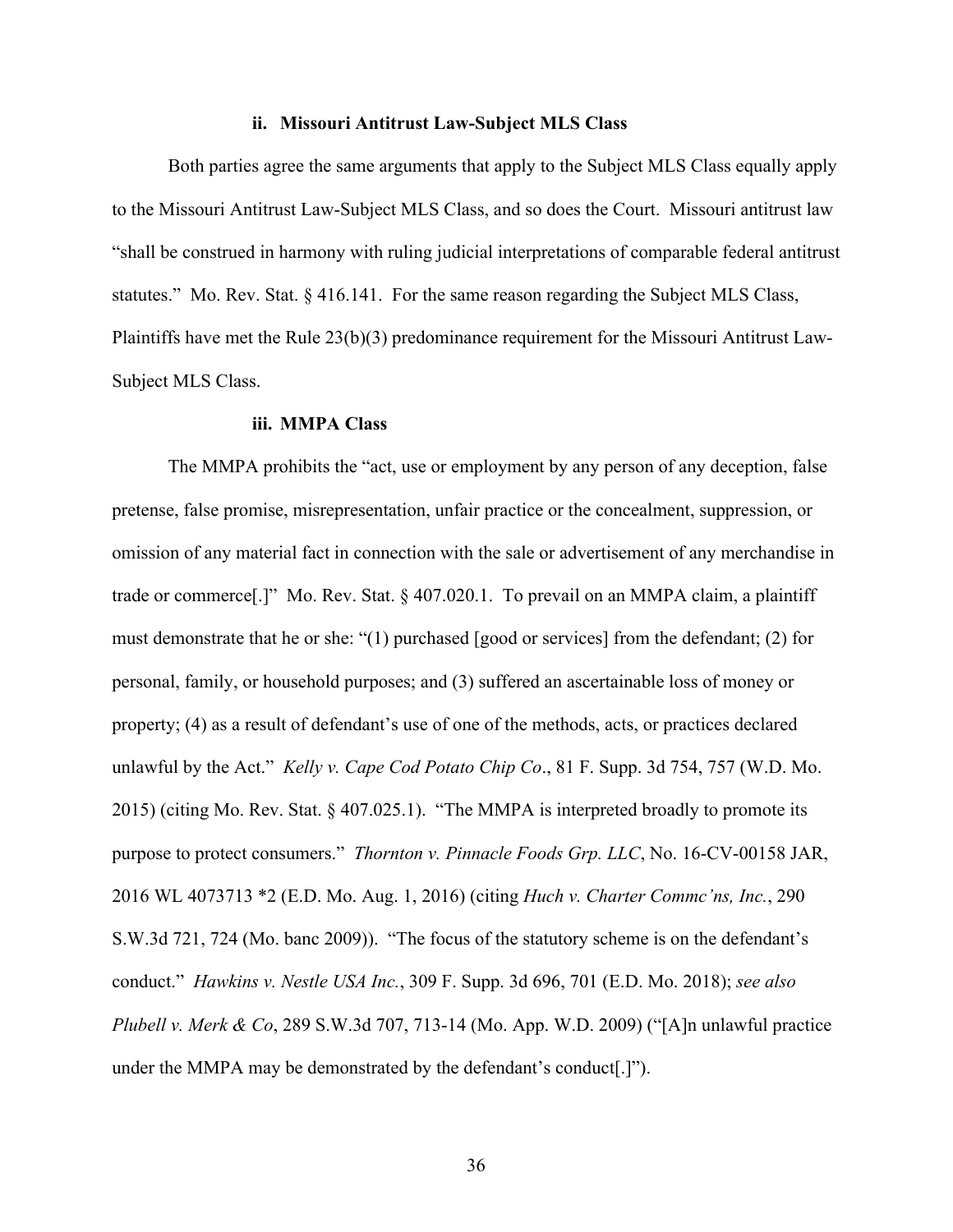Plaintiffs argue common issues predominate individual ones regarding the MMPA Class because the claim focuses "almost exclusively on the conduct of the Defendants and the fairness and lawfulness of Defendants' conduct." (Doc. #459, p. 51.) Defendants disagree, arguing that individual issues predominate (1) whether an injury occurred, and (2) whether class members used Defendants' services for personal, family, or household purposes.

As a threshold matter, the Court agrees with Plaintiffs that common issues predominate whether Defendants' conduct was unlawful. As previously explained, Plaintiffs have shown that common evidence can prove that Defendants' enforcement of the Challenged Rules artificially inflated commission prices by requiring sellers to make blanket, unilateral offers of compensation is common to all class members. Whether that conduct amounts to an unfair practice creates common questions and is the central issue to the MMPA claim.

Regarding whether an injury occurred, Defendants contend that Plaintiffs and class members were not harmed because they were aware that they had to offer buyer broker compensation but went through with the transaction anyway. The Court disagrees. Defendants primarily rely on *State ex rel. Coca-Cola v. Nixon*, 249 S.W.3d 855 (Mo. banc 2008). In that case, the plaintiffs alleged that the defendants deceptively hid the fact that saccharin was an ingredient in Diet Coke. The plaintiffs' own expert found that "only twenty percent of those who currently consume fountain Diet Coke would not continue to do so if they knew it contained saccharin." *Id.* at 862. In turn, eighty percent of the class members suffered no injury. *Id.* However, the court made certain to distinguish the plaintiffs' subjective injury, which requires proof that the class members actually had a certain preference, from MMPA cases involving "an economic injury that was based on an objective characteristic." *Id.* at 863.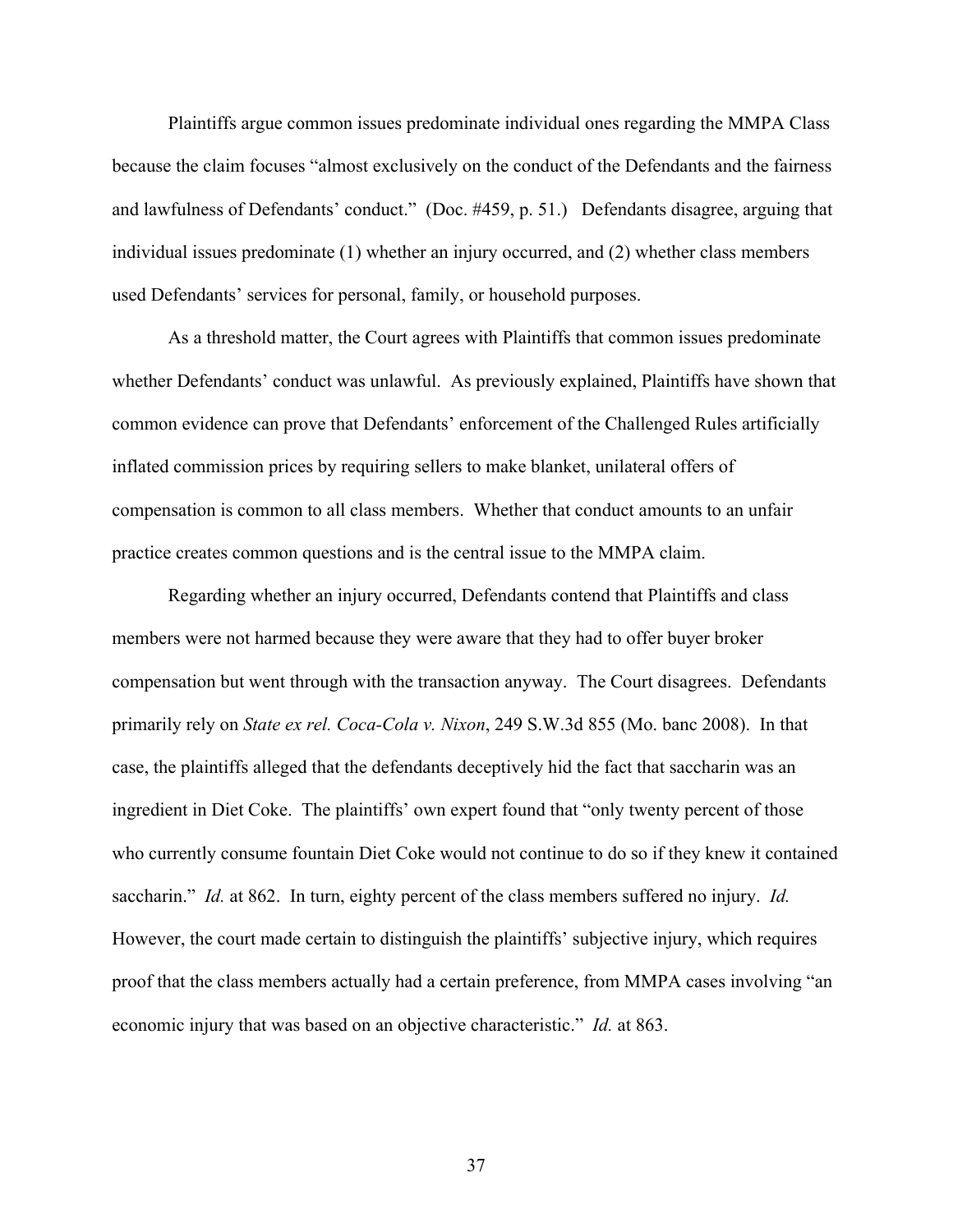Plaintiffs allege an objective economic loss – overcharging broker commissions that Plaintiffs had no power to negotiate. Plaintiffs' theory does not rely on what the class members knew or preferred. Further, the MMPA does not allow a defense of waiver by contract. *Huch*, 290 S.W.3d at 726 ("To allow [the MMPA] to be ignored by waiver of by contract, adhesive or otherwise, renders the statutes useless and meaningless.").

Defendants also argue that individual issues of whether putative class members sold their home for personal, family, or household purposes predominate common ones. The MMPA permits civil actions for consumers who purchase goods or services "primarily for personal, family or household purposes." Mo. Rev. Stat. § 407.025.1. Plaintiffs comply with this provision by limiting their MMPA class to sales of residential homes. Rule 23 does not require every question to be common, only that common issues predominate. Based on common questions regarding Defendants' conduct and the alleged injury of an overcharge the Court finds common issues predominate over any individualized issues of how the house was used. *See Hays v. North Am. Inc.*, No. 4:17-CV-00353-BCW, 2021 WL 912262, at \*7 (W.D. Mo. Mar. 8, 2021) (holding, in an MMPA class action claim, "[t]o the extent class members must demonstrate the purpose of their purchase, the Court finds this is not an individual issue that overtakes the common issues, and thus does not preclude class certification"). The Court also agrees with Plaintiffs that the Court can determine "whether potential class members lived in their homes or rented them out, either during the class notification process or through a claims process at a later stage." (Doc. #637, p. 52.)

For these reasons, Plaintiffs have satisfied the Rule 23(b)(3) predominance requirement for the MMPA Class.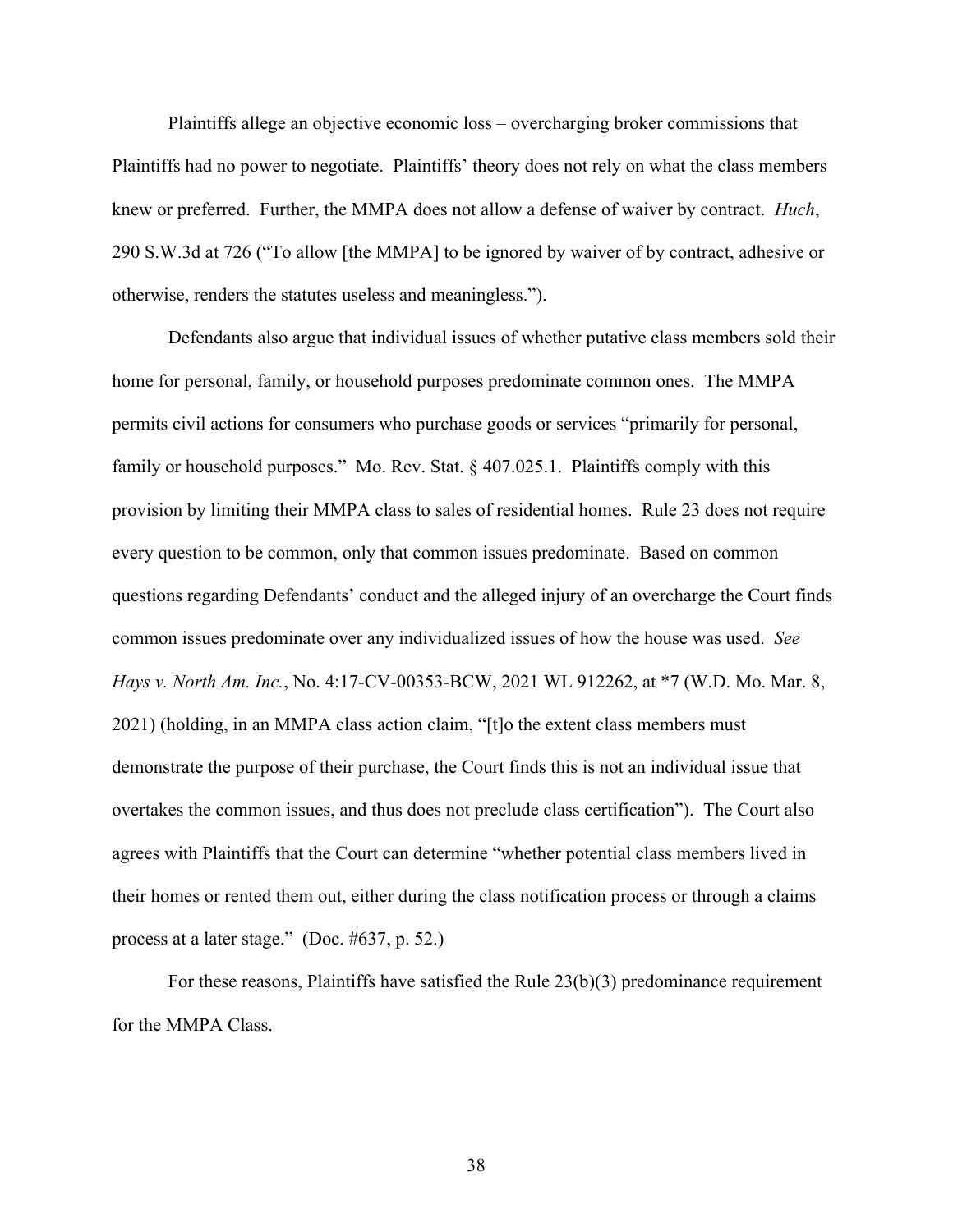#### **2. Class Certification is the Superior Method to Adjudicate This Case**

"In determining whether a class action is the superior vehicle for litigation, courts consider, inter alia, the difficulties likely to be encountered in the management of the action." *Barfield v. Sho-Me Power Elec. Co-op.*, No. 11-cv-04321-NKL, 2013 WL 3872181, at \*12 (W.D. Mo. July 25, 2013). Plaintiffs argue that class certification is the superior method because each member has little incentive to control the litigation because the identical claims would result in uniform damages calculation, each class members' damages will be small compared with the relatively high costs of bringing litigation, separate proceedings would produce duplicative efforts and risk inconsistent verdicts, and class action is the superior method of adjudication because of the size of the case and issues involved. Defendants do not dispute that the superiority requirement is met. After analyzing Plaintiffs' arguments, the nature of each class's claim, and the relevant factors under Rule 23(b)(3), the Court agrees with Plaintiffs that a class action is the superior method for fairly and efficiently adjudicating the controversy. Accordingly, the superiority requirement of Rule 23(b)(3) is satisfied.

### **C. Notice Requirements Under Rule 23(c)(2)(B)**

For classes certified under Rule 23(b)(3), "the court must direct to class members the best notice that is practicable under the circumstances, including individual notice to all members who can be identified through reasonable effort." Fed. R. Civ. P. 23(c)(2)(B). Plaintiffs' counsel states that they "have proactively contacted a class administration company for the purpose of sending notice to the class members." (Doc. #459, p. 49.) Plaintiffs also attached a robust notice plan aimed at reaching an overwhelming majority of class members. Defendants do not argue whether this notice is sufficient.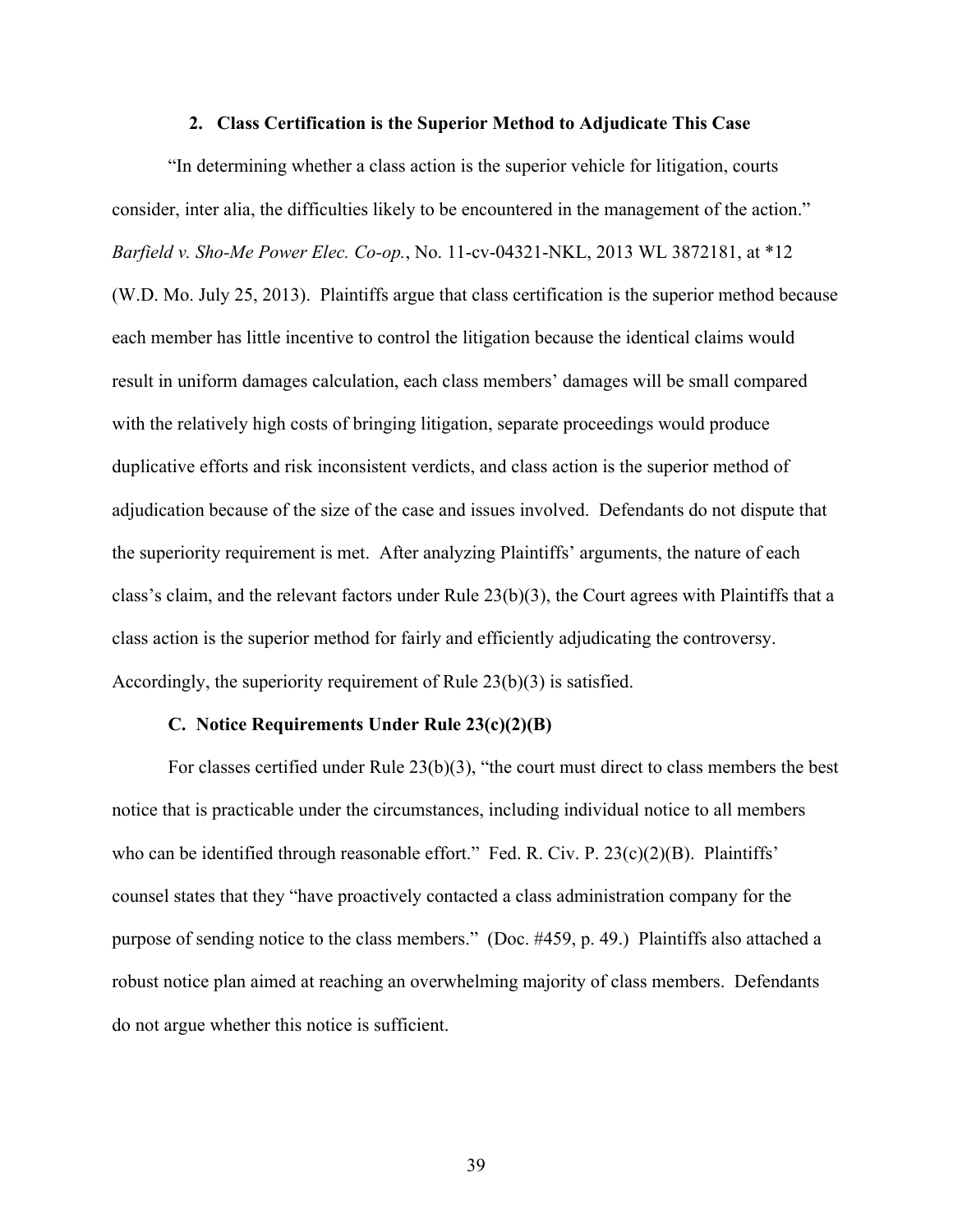In view of the Court's mandate to direct to class members the best practicable notice, the

Court finds it is unable to determine whether Plaintiffs' proposed notice complies with Rule

 $23(c)(2)(B)$  at this time. Accordingly, the Court orders the parties to meet and confer to

determine agreed upon proper notice procedures.

## **IV.CONCLUSION**

Accordingly, is it hereby **ORDERED** that Plaintiffs' Motion for Class Certification

(Doc. #459) is GRANTED. The Court hereby certifies the following classes in accordance with

Rule 23:

(1) the "Subject MLS Class," asserting Count I, defined as:

All persons who, from April 29, 2015 through the present, used a listing broker affiliated with Home Services of America, Inc., Keller Williams Realty, Inc., Realogy Holdings Corp., RE/MAX, LLC, HSF Affiliates, LLC, or BHH Affiliates, LLC, in the sale of a home listed on the Heartland MLS, Columbia Board of Realtors, Mid America Regional Information System, or the Southern Missouri Regional MLS, and who paid a commission to the buyer's broker in connection with the sale of the home;

(2) the "Missouri Antitrust Law-Subject MLS Class," asserting Count III, defined as:

All persons who, from April 29, 2015 through the present, used a listing broker affiliated with Home Services of America, Inc., Keller Williams Realty, Inc., Realogy Holdings Corp., RE/MAX, LLC, HSF Affiliates, LLC, or BHH Affiliates, LLC, in the sale of a home in Missouri listed on the Heartland MLS, Columbia Board of Realtors, Mid America Regional Information System, or the Southern Missouri Regional MLS, and who paid a commission to the buyer's broker in connection with the sale of the home;

and (3) the "MMPA Class," asserting Count II, defined as

All persons who, from April 29, 2014 through the present, used a listing broker affiliated with Home Services of America, Inc., Keller Williams Realty, Inc., Realogy Holdings Corp., RE/MAX, LLC, HSF Affiliates, LLC, or BHH Affiliates, LLC, in the sale of a residential home in Missouri listed on the Heartland MLS, Columbia Board of Realtors, Mid America Regional Information System, or the Southern Missouri Regional MLS, and who paid a commission to the buyer's broker in connection with the sale of the home.